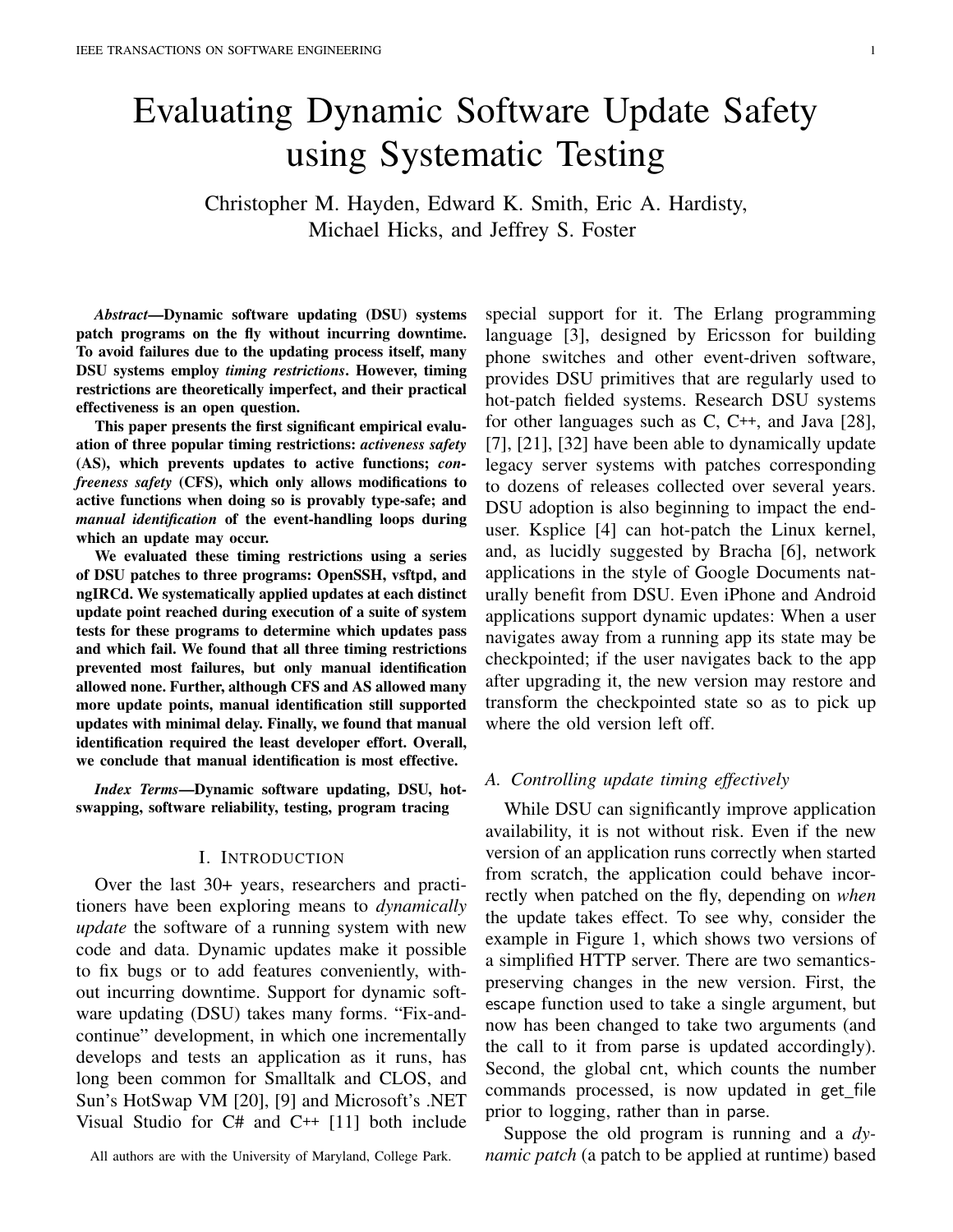

(a) Old version (b) New version

Fig. 1. Two versions of a program

on the new program is ready to take effect as control enters parse, at the point marked */*∗∗*1*∗∗*/*. In many DSU systems, functions running at the time of an update continue executing the old code, while subsequent function calls invoke the new version [3], [28], [7], [32], [19]. Thus, we would have a type error: the old parse would call the new escape with a single parameter, instead of two parameters as expected, which could lead to surprising behavior.

To avoid these and other problems, most DSU systems support mechanisms that constrain when a dynamic patch may be applied. The goal of this paper is to evaluate the *effectiveness* of the most well-studied approaches to controlling update timing. The question of effectiveness is gaining in importance as DSU technology makes its way inexorably toward the mainstream. We characterize effectiveness as having three facets. The primary criterion is *safety*: an effective approach to controlling DSU timing should rule out incorrect behavior, such as the type error described above. The flip side is *availability*: timing cannot be restricted so much as to preclude a dynamic update for an extended period. Finally, there is *usability*: an effective approach will not require a developer to perform significantly more or difficult work to add DSU support to her program.

For our evaluation, we considered three approaches from among the most common and/or mature systems in the literature, and we evaluated their effectiveness on real programs undergoing dynamic updates that correspond to actual releases. The approaches are:

*Activeness safety (AS):* In this approach, an update may be performed only if those functions changed by the update are not *active*, i.e., if changed functions are not on the activation stack of a running thread. AS prevents the update at location */*∗∗*1*∗∗*/* in our example by forbidding the update from taking effect in parse since it has changed. AS is probably the most popular approach, used by the commercial DSU system Ksplice [4]; the research systems Dynamic ML [33], K42 [21], OPUS [1], and Jvolve [32]; and advocated by Bracha [6] for web-based end-user apps.

*Con-freeness safety (CFS):* Stoyle et al. [31] observed that AS may be overly restrictive, and proposed a condition called *con-freeness* that allows updates to active code if the old code that executes after the update will never access data or call a function whose type signature has changed. As such, it would rule also out the problematic update point */*∗∗*1*∗∗*/* in the example, since escape's type signature has changed and escape would be called after the update takes place in parse. Unlike AS, however, CFS would allow an update *after* the call to escape since subsequent actions in parse do not involve code or data whose type has changed, e.g., cnt is still a variable of type int. In general, it has been proved that AS and CFS both guarantee that no updating execution will exhibit a type error [31]. CFS is used by Ginseng, a research system developed by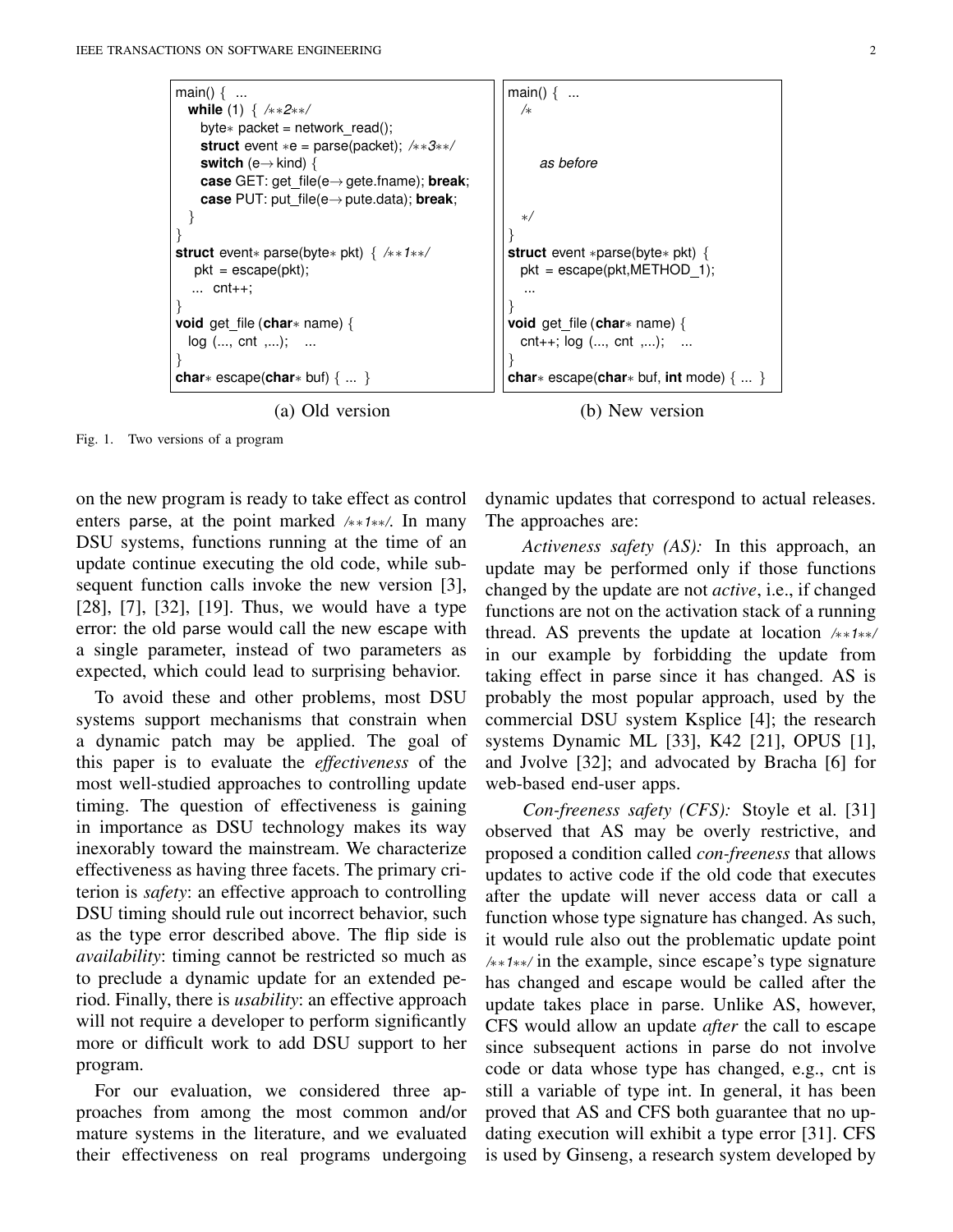the authors that has successfully supported dozens of dynamic updates to realistic programs [28].

*Manually identified update points:* Several DSU systems, including Erlang [3], UpStare [24], POLUS [7], DLpop [19], DYMOS [22], and Ekiden [18] impose no automatic timing restrictions. Instead, these systems rely on the programmer to identify legal update points, and thus put her firmly in the driver's seat to balance safety and availability. A common approach, e.g., advocated by Armstrong for Erlang [3], which we call *manual identification*, is to permit updates only at the start or end of event processing loops (e.g., at position */*∗∗*2*∗∗*/* in the example). In fact, doing so would help avoid a problem that both AS and CFS allow. Consider if the example update were performed at */*∗∗*3*∗∗*/*, which is permitted by AS and CFS because main is the only active function, and is unchanged. By this point the program has called the old version of parse, which runs the statement cnt++. After the update, the program will call the new version of get\_file, which contains the statement cnt++ where the old version did not. Thus the execution has increased cnt one too many times, resulting in the call to log being incorrect. The manually chosen point at */*∗∗*2*∗∗*/* avoids this problem by ensuring calls to functions will always go to the same code version when processing a single command. Identification of the event-processing loops for adding update points is a straightforward, almost mechanical process. The developer just finds the event loops that correspond to places where updates should be supported and adds an update point.

# *B. Empirical assessment of timing effectiveness*

Our evaluation of timing controls is *empirical*: we studied how these approaches would fare for real systems with real updates applied to them, derived from the systems' actual evolution. Our results are important because they provide quantitative evidence for assessing arguments that, to this point, have been essentially qualitative.

To perform our study, we considered dynamic updates to three mature, open-source applications: vsftpd, a popular FTP server, OpenSSH daemon, a secure shell server, and ngIRCd, an IRC server. The first two applications have already been studied by several DSU systems [28], [7], [24], while the third is new to this study. Each of these programs

vsftpd use multiple processes. For each application we selected a streak of releases, and for each release (after the first) we constructed a dynamic patch using Ginseng, adjusting it as needed for the timing approach under study. For OpenSSH we chose eleven straight releases over a three year period; for vsftpd we chose nine releases over three years; and for ngIRCd we chose eight releases over eight months. Though we use Ginseng for this study, we argue (in Section II-D) that our results generalize to many other DSU systems, since most adopt similar models and mechanisms.

For each release and patch we executed a suite of system tests (either provided with the application or written by us) and observed whether a test passed when a dynamic update was applied during the test's execution. Each system test induces many *update tests*, with one update test for each distinct moment during the test's execution at which the update could be applied. By exhaustively running all update tests we can directly assess effectiveness. In particular, we can assess whether an approach to controlling timing would permit a particular update test (availability), and if so, whether that test passes (safety). We can also look holistically at the allowed update points to assess whether they occur often enough at execution time to provide availability. We observe that even a few syntactic update points may be sufficient in practice as long as they are executed suitably often.

Running a test for every possible update point would be prohibitively expensive. Fortunately, many update tests are provably redundant: Suppose a dynamic patch does not change the code of function f. Then a test with an update point just before a call to f will behave identically to the same test with an update point just after that call to f. Therefore, we only need to run one of these two possible update tests, rather than both possible tests. In the implementation of our systematic testing framework, which extends Ginseng, we built on this intuition to produce a *test minimization* algorithm that dramatically reduces the number of tests we have to run while retaining the same coverage [15]. For our experiments in particular, we found that 95% of the update tests from OpenSSH, 96% of points from vsftpd, and 87% of points from ngIRCd could be eliminated.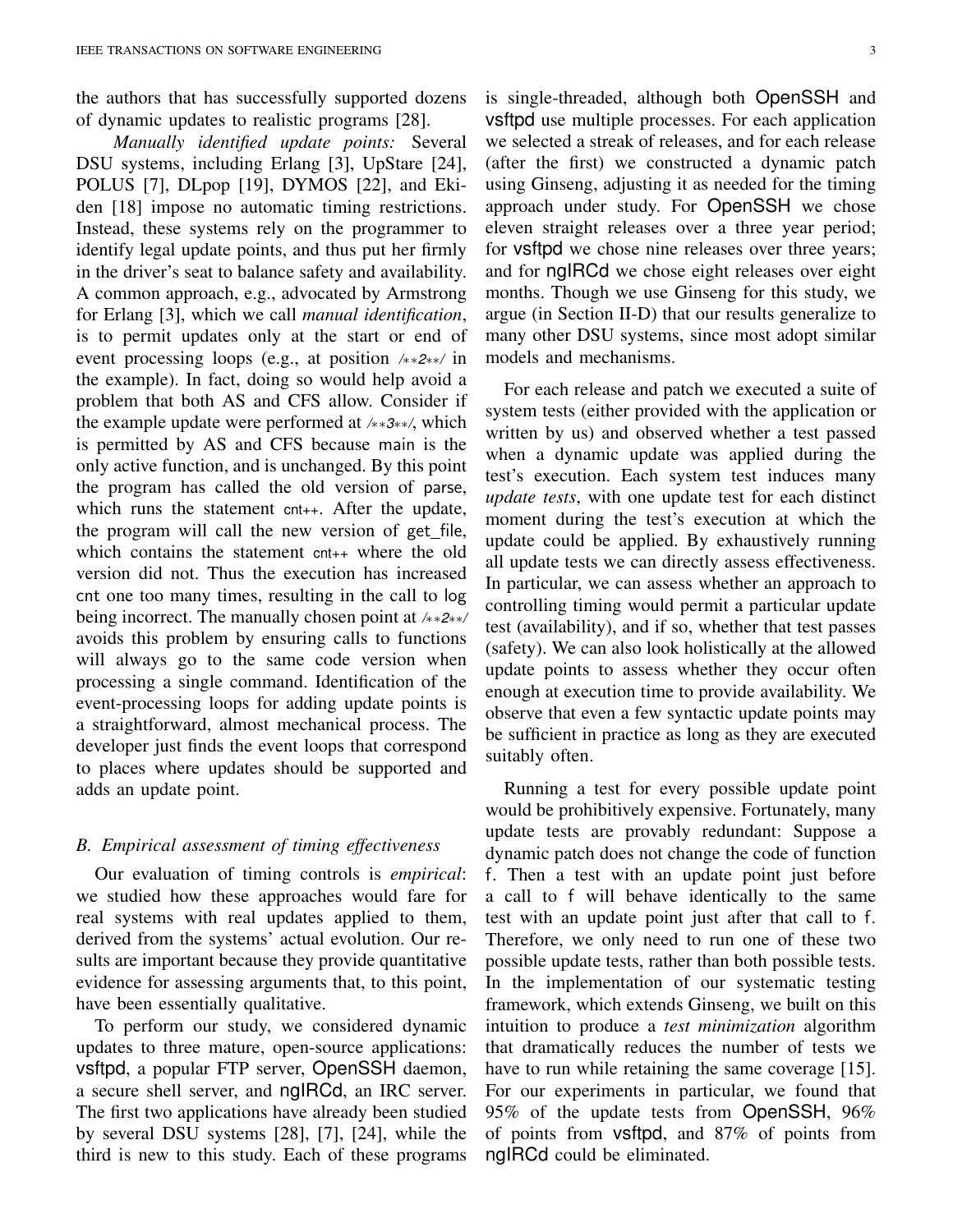# *C. Results*

The results of our study convince us that the approach of manual update point identification is the most effective. In particular, this approach eliminates all failures, provides sufficient availability, and is relatively easy to use. The two automatic mechanisms we considered do not preclude all failures and required substantial manual effort.

Assessing *usability*, all three methods required some manual effort to *extract* certain blocks of code into separate functions. In particular, each server program contained a potentially infinite main loop that processed client requests. Since updates to functions do not take effect until the next time the function is called, any updates to the loopcontaining function would never be realized. To remedy this problem, we extract the body of the loop into a separate function, so that changes to the loop itself effectively take effect on the next loop iteration [28].

AS required several additional extractions to be effective. In particular, because it precludes updates to active functions, dynamic patches that contain an update to main (or any other function on the stack when the infinite loop is executing) will never be applied. As it turns out, without further change to the program, *every update to every program we considered would be disallowed by AS*. To avoid this problem, we extracted the bodies of functions up to the one containing the main loop so that the extracted parts are not on-stack at update time. This transformation does not affect semantics because extracted code portions are never executed again by the server.

CFS required additional work of a different sort. Because it relies on a static analysis, conservatism in the analysis may preclude updates to certain data structures or prohibit updates at certain program points even when they are safe. It sometimes took considerable effort to identify the root of such problems and work around them by refactoring the code in various ways.

The manual approach required the least additional work. Following the direction of Armstrong mentioned above [3], we simply prescribed that an update may take place at the beginning of each event processing loop (prior to calling the extracted body). Indeed, we needed to identify such positions to extract loop bodies, so adding the manual update

point required no additional work.

As for *safety*, we find that both AS and CFS are highly effective at avoiding failures, though AS does this better than CFS, and neither is perfect. With no safety checking, many updates fail: in total, 1.87M of the total 14.2M tested executions failed (13%). Using either AS or CFS dramatically reduces the number of failures to about 495 for AS (0.003%) and 49K for CFS (.34%). For the manual approach, we observed no failures whatsoever.

As for *availability*, we found that both AS and CFS are fairly permissive, though CFS is more permissive than AS. In total, CFS permitted 68% of the passing update points, while AS permitted 59% of them, a difference of about 2.1M update tests; roughly 55% of passing update points are allowed by both. Thus, AS's lower failure rates come at the cost of higher restrictiveness, compared to CFS. The manual approach admitted the least number of update points: about 17.7K, or 0.14% of the passing update points.

While the more allowed update points the better, in general we only need updates to occur reasonably often. We measured the potential delay to updating that would be introduced by updating only at manual points using our test suite and benchmark programs. We found that while AS or CFS may allow an update to occur more quickly than manual points (since they permit more potential update points), this delay is typically quite short, usually less than 1ms for our tests (although the delay can be longer for certain requests, e.g., large file downloads). In cases where a developer decides that manual update points are reached too infrequently, she can allow faster updates by adding a manual point to the loops that cause the delay. We also categorized the update points in each program by the program phase they occur in—startup, connection loop, transition, command loop, or shutdown—and found that a significant number of the failures occur in the startup and transition phases, providing further support that update points in loops seem the most reliable.

In summary, this paper presents the first substantial study of several proposed DSU timing restrictions. While others have argued for [31], [28], [26], [4], [33], [21], [1], [32], [6] and against [24], [3], [7], [19], [22], [18] these approaches, these arguments have previously been qualitative. This paper is the first to empirically consider the safety, availability, and usability of these approaches when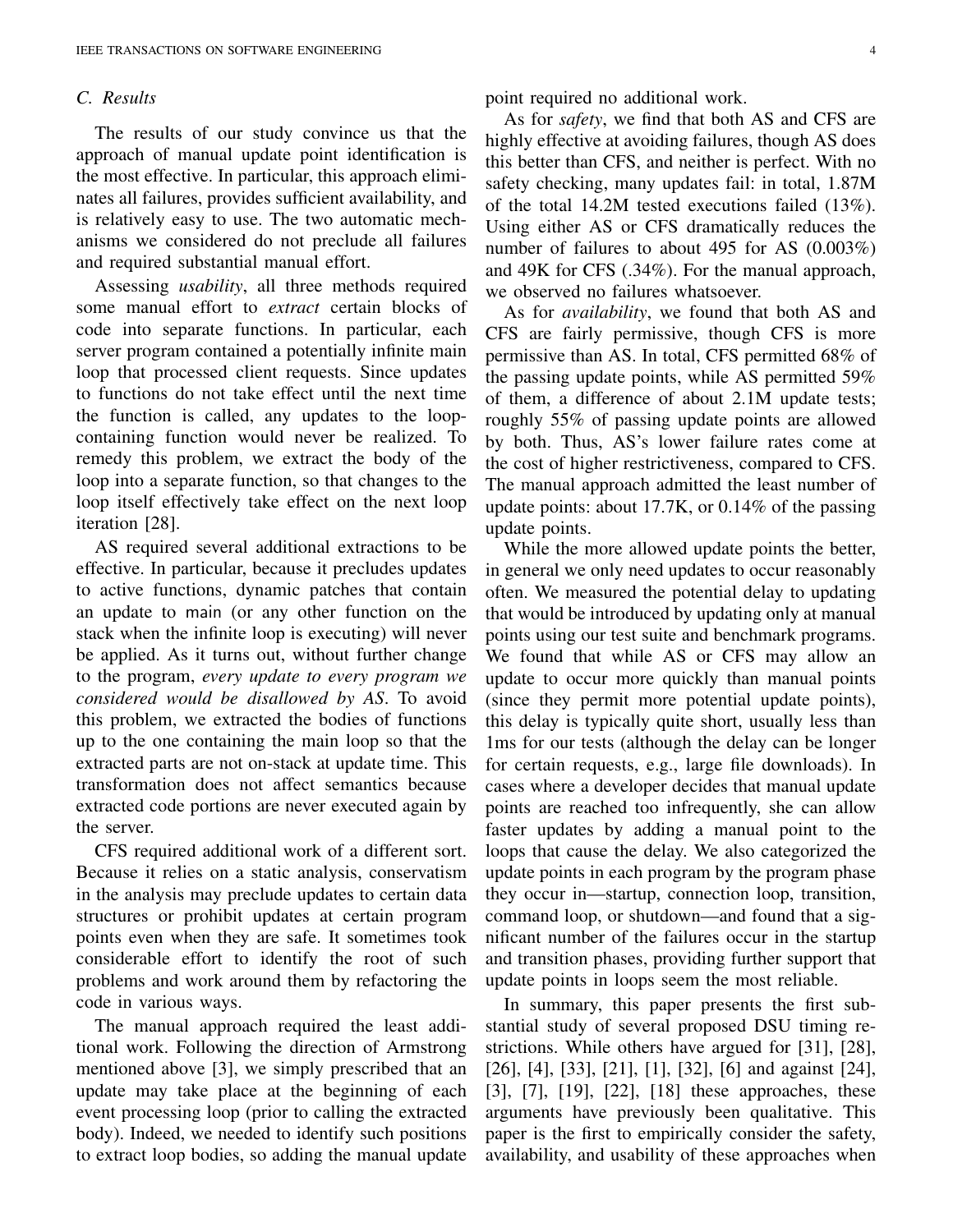applied realistic applications. Our in-depth analysis of the data—including a characterization of the failures allowed and disallowed by the checks and where those failures tend to occur—provides a valuable source of information for judging and motivating future developments and research in DSU systems.

# II. DYNAMIC SOFTWARE UPDATING **BACKGROUND**

We used Ginseng for our empirical study, so this section describes it in detail. We chose Ginseng because it has proven to be quite effective; e.g., published work describes how Ginseng has been used to update six open-source server programs, where updates correspond to actual releases taken from several years' worth of development [28], [26], upwards of 60 dynamic updates in all. Moreover, Ginseng's updating semantics are quite similar to the semantics of many other DSU systems. As such, we believe that results for Ginseng have broad applicability.

The next three subsections describe how Ginseng works, first considering its basic mechanisms, then discussing how it handles updates to active code via extraction, and finally considering how it implements timing controls. We close this section by considering how results for Ginseng could be interpreted with respect to other DSU systems.

## *A. Ginseng implementation basics*

In Ginseng, an update's effects are observed at function calls—following the application of a patch, subsequent function calls reach the function's most recent version. To implement this semantics, Ginseng compiles programs to use an extra level of indirection. In particular, all direct function calls are made indirect via an introduced global function pointer. When the Ginseng run-time system loads a dynamic patch—which among other things contains new and changed function definitions—it redirects these global pointers to the updated versions.

A dynamic patch also contains user-defined *transformation functions* used to update affected data. Global state is initialized or updated by a *state transformation function* that is executed after the new code is loaded and installed. For example, if a simple event counter is replaced with a more full-featured logging feature, the state transformer will contain code to initialize the log. Type-level conversions are effected by *type transformation* functions. For example, if the old program contained definition **struct** entry { **int** key; **void** ∗value } and the new version modified this definition to be **struct** entry { **int** key; **int** priority ; **void** ∗value }, the user provides a function that can initialize a value of the new version's type given a value of the old version's type, e.g., by copying the values from unchanged fields key and value, and initializing the new field priority. The program is compiled so that type transformers are invoked on demand: each access to data is prefaced by a check of whether the data is up-to-date, and if not, the representation is converted. The Ginseng compiler inserts padding in updateable values so that their representation can grow over time. See Neamtiu et al. for more details [28].

# *B. Updating active code in Ginseng*

Functions that are active during an update will complete execution at the same version at which they were initially invoked. However, in some cases we might like to update an active function so that it transitions to its new version immediately. To see why, consider the processing loop in main in Figure 1. Suppose a subsequent version changes the loop body, e.g., to add additional operations to the **switch** statement. Once the patch is applied, these changes will take effect the next time main is called. But, because main will never be called again, the effects of updates to code in this long-running loop are delayed indefinitely.

To avoid this problem, Ginseng provides annotations that can be used to refactor a long-running function into several shorter-running ones. For example, to ensure that an update during the event processing loop will transition to the new version on the next loop iteration, the developer can add an annotation to the program that causes the compiler to extract the loop body into a separate function whose arguments include all the local variables mentioned in the loop body (passed by reference). Now that it is in a separate function, each subsequent call to the loop body will reach the new version. Likewise, any code that follows the loop could be made into a new function, allowing the new version to be reached once the refactored loop exits. The developer may similarly want to extract the "continuations" (i.e.,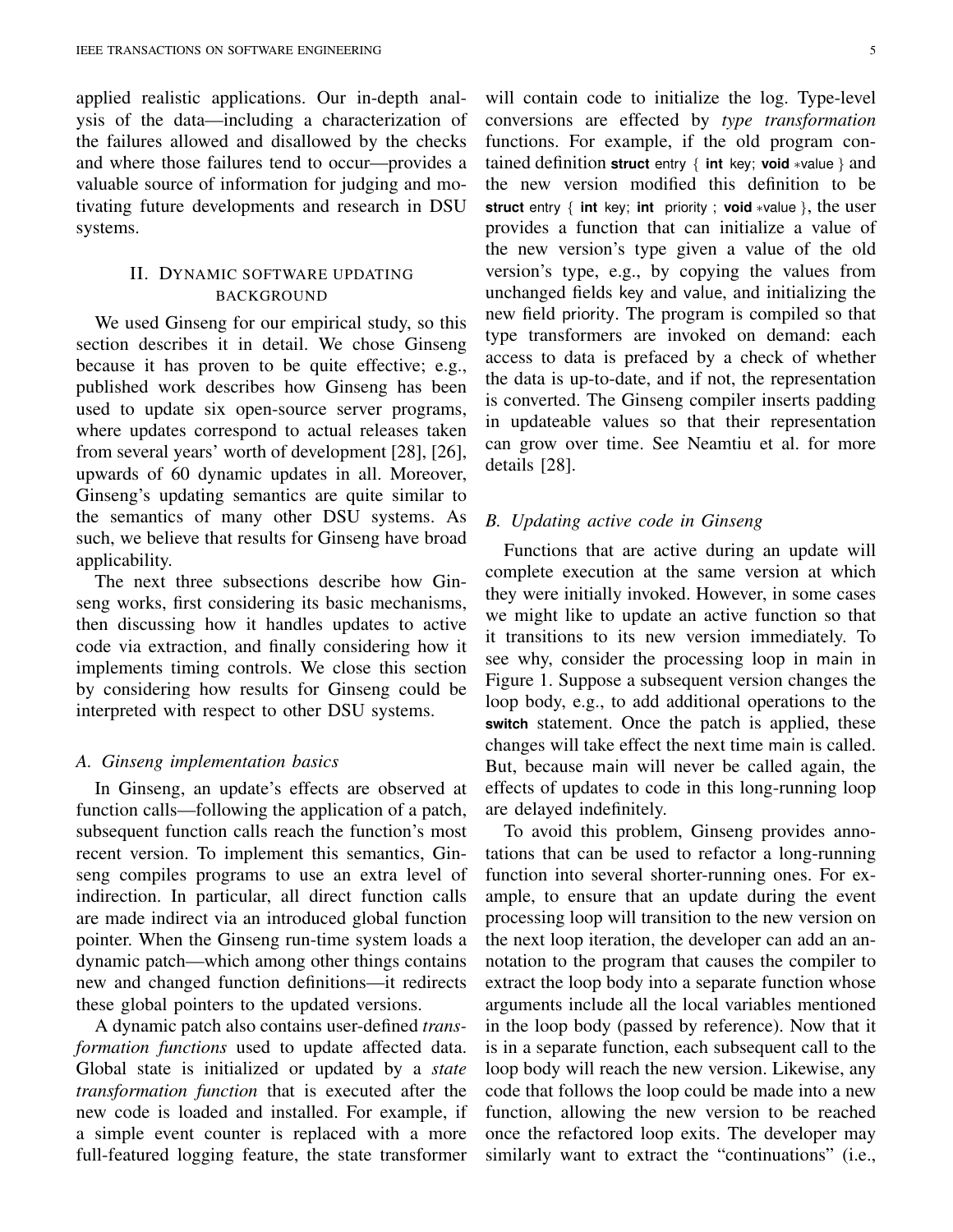code that would be executed at the old version upon return) of functions that could be on the stack when a desirable update point (such as this loop) is reached.

A drawback of using code extraction is that developers must anticipate which code to extract before deploying the program. In ours and others' experience, it is sufficient to extract each longrunning event loop and the teardown code that immediately follows [28], [26], [7].

## *C. Controlling timing in Ginseng*

Ginseng supports all three timing control mechanisms described in the introduction: *activeness*, *con-freeness*, and *manual*. In Ginseng, a program calls the function  $DSU_{\text{update}}()$  to ask the run-time system whether a dynamic update is available. We refer to such calls as *update points*. If an update is available and is compatible with the safety check in use (AS, CFS, or neither), it is applied at this point; otherwise, it is delayed until the next update point is reached. Thus, to implement the manual approach for our evaluation we simply inserted calls to DSU\_update() at the desired program points and disabled additional safety checks.

To implement AS in Ginseng, the developer can specify activeness as the additional safety check; activeness is implemented by walking the stack to find the current active functions and ensuring they are not changed by the available update (note that Ginseng only supports single-threaded programs). To simulate asynchronous updates (i.e., those that could take effect at any time), the Ginseng compiler accepts an option that will insert update points automatically according to some policy, e.g., one prior to each non-system function call in the program.

Ginseng implements CFS as a static analysis. The Ginseng compiler analyzes the program source code to determine, for each update point, $1$  those definitions that could be used *concretely* beyond that point (function calls, dereferences of global variables, field accesses of structured types, etc.) by the current function or any function that could be on the stack. Then it stores the set of names of those definitions in a data structure at that point. At run-time when control reaches that point and an update is available, the patch will be compared against the set: if definitions changed by the update

<sup>1</sup>Update points could be inserted manually or automatically

appear in the set but have not changed their type signature then the update is permitted, and otherwise it is delayed. In effect, this check allows updates to active functions, but only if Ginseng can prove those functions will not subsequently call functions or access any data whose type signatures have changed.

# *D. Other DSU systems*

Because we evaluate the effectiveness of various timing mechanisms using Ginseng, an important question is whether our results generalize. Here we argue that they do, and explain exactly how behavior similar to what we observe for Ginseng would manifest in the other systems, based on how they differ semantically from Ginseng.

It is easy to argue that our results generalize to the approaches used by Ksplice [4], Jvolve [32], K42 [21], DLpop [19], Dynamic ML [33] and Bracha [6]. In terms of updating semantics, the main difference between these systems and Ginseng is that Ginseng applies type transformations lazily rather than all at update-time, and so timing-related errors could manifest in Ginseng that would not manifest in the other systems. However, for our experiments all type transformers are pure functions, so the effects of type transformation would be the same if they were applied at update-time.

POLUS [7] and Erlang [3] employ a slightly different updating model than Ginseng: after an update in these systems, the programmer can partially control whether a function call should reach the newest version or the contemporaneous one. If the programmer were to specify that all calls are to the most recent version, the results would be the same as those for Ginseng given here. We note that the use of versioned function calls can encode the manual approach. For example, the programmer could avoid the problems that occur due to updates at */*∗∗*1*∗∗*/* and */*∗∗*3*∗∗*/* in Figure 1 by specifying all calls but those to the extracted loop body to be contemporaneous calls; this is essentially the approach recommended by Erlang. Our results confirm the effectiveness of this approach.

UpStare [24] is strictly more expressive than Ginseng in that it permits a dynamic patch to transform the execution state (i.e., the PC and stack) of the program. An UpStare patch developer provides a mapping between PC locations in each changed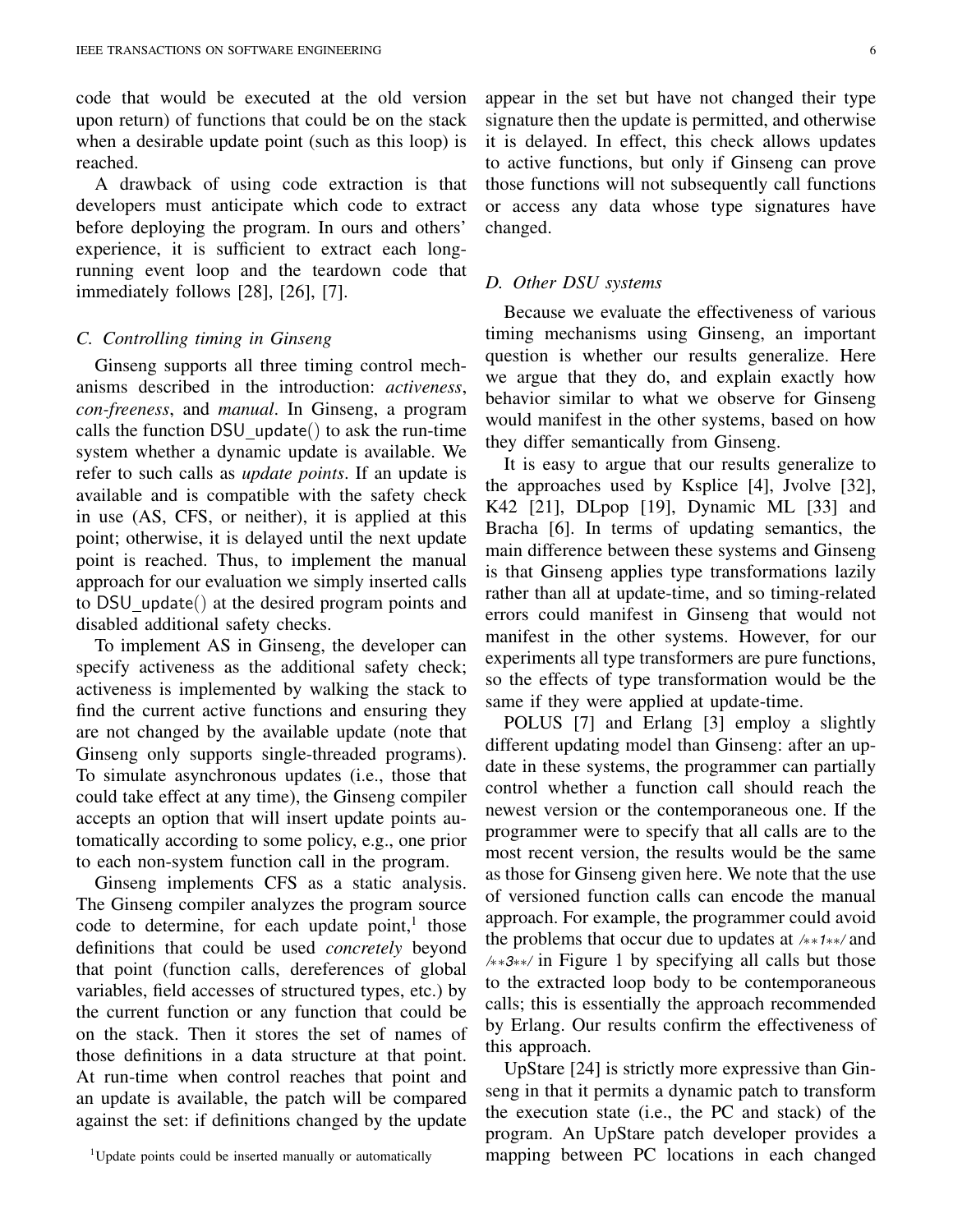function's old and new versions and writes a function to initialize the stack of the new version based on the stack of the running version. At update time, if a changed function is active at a PC specified in the mapping, the transformation function is used to initialize the stack, and then execution proceeds at the new version's corresponding PC. UpStare's execution state transformations are akin to code extractions for Ginseng and similar systems: they are used to ensure that the correct new code is reached following an update. Thus the failures due to timing that we observe in our Ginseng-based experiments would correspond to failures using UpStare assuming the developer wrote the stack mapping in a way that corresponded with our loop extraction. Although UpStare supports changes that Ginseng cannot (e.g., changing the ordering of functions on the stack), the patches in our experiments did not require its extra expressiveness and so we believe that UpStare mappings would aim to achieve the same results for these programs as our code extractions. As a result, developers using UpStare could use the manual identification strategy we evaluate here by limiting the mapped points to those at event loops. Any additional points allowed by the developer's mappings may or may not correspond to the AS, CFS, or unrestricted approaches that we evaluate, depending on the developer's choices. Many of the failures we observed, particularly those allowed by AS, could also occur under UpStare, and reflect the hazards of constructing mappings for it.

UpStare also provides some support for AS-like timing restrictions [23]. Patch developers can specify *update constraints* that preclude updates when particular changed functions are active. The UpStare manual indicates that these constraints are useful to reduce the effort in mapping program states between versions. We believe that our findings apply directly to the use of these constraints.

#### III. TESTING DYNAMIC UPDATES

To evaluate the effectiveness of DSU timing controls, we need to establish which program executions in which an update takes place can be deemed correct, and which cause misbehavior. For the purposes of our experiments, we do so using testing. While testing is an incomplete measure of correctness, tests typically cover the most important program behaviors, and provide an easy-to-measure, practical assessment of whether an updated execution is valid.

We begin by outlining the basic testing procedure. Next we present the intuition behind our minimization algorithm, which eliminates tests of update timings whose outcome is provably equal to the outcome of other tests. Finally, we present details of our testing framework's implementation. <sup>2</sup>

#### *A. Testing procedure*

Our approach to update testing is as follows. Let  $P_0$  and  $P_1$  be two program versions, and let  $\pi$ be a patch that updates  $P_0$  to  $P_1$ . To dynamically test  $\pi$ , we must run  $P_0$ , apply  $\pi$  at the allowable update points, and then decide whether the ensuing behavior is acceptable. We do this by deriving *update tests*, one per allowable update point, from selected tests  $t$  in the system test suites of  $P_0$  and P1. Here, we use the term *update point* in a dynamic sense: each time the same call to DSU\_update() is reached during execution we consider it a separate update point. Assuming we have a deterministic, single-threaded program, the update points for an execution can be numbered unambiguously. Thus, we define  $t^i_\pi$  to be the update test that executes  $P_0$  on t and applies  $\pi$  at the i<sup>th</sup> update point; if the test passes, then we deem  $\pi$  to be correct for point *i*. Since  $t$  should terminate, there will be a finite number of induced update tests  $t^i_\pi$  for a fixed  $\pi$ . To run update tests, we modify the Ginseng runtime to delay patch application to the  $i<sup>th</sup>$  update point reached. Our implementation handles some forms of non-determinism and multi-process (but not multi-threaded) programs, which we describe in Section III-C.

We select the system tests  $t$  from which to derive update tests from the test suites of the old and new program version. Let  $T_i$  be a suite of system tests for  $P_i$ , for  $i \in \{0, 1\}$ . We use all  $t \in (T_0 \cap T_1)$ : since they should pass for both  $P_0$  and  $P_1$ , we expect all  $t^i_\pi$  for all i should pass no matter when the update happens during the test execution.

On the other hand, we cannot generally use tests  $t \in (T_1 - T_0)$ , which consider functionality relevant only to the new version, or tests in  $t \in (T_0 - T_1)$ , which likely consider deprecated functionality. For these tests, not all update points will necessarily

<sup>&</sup>lt;sup>2</sup>This testing procedure was described in a workshop paper [15]; our presentation here is for completeness, and for archival purposes.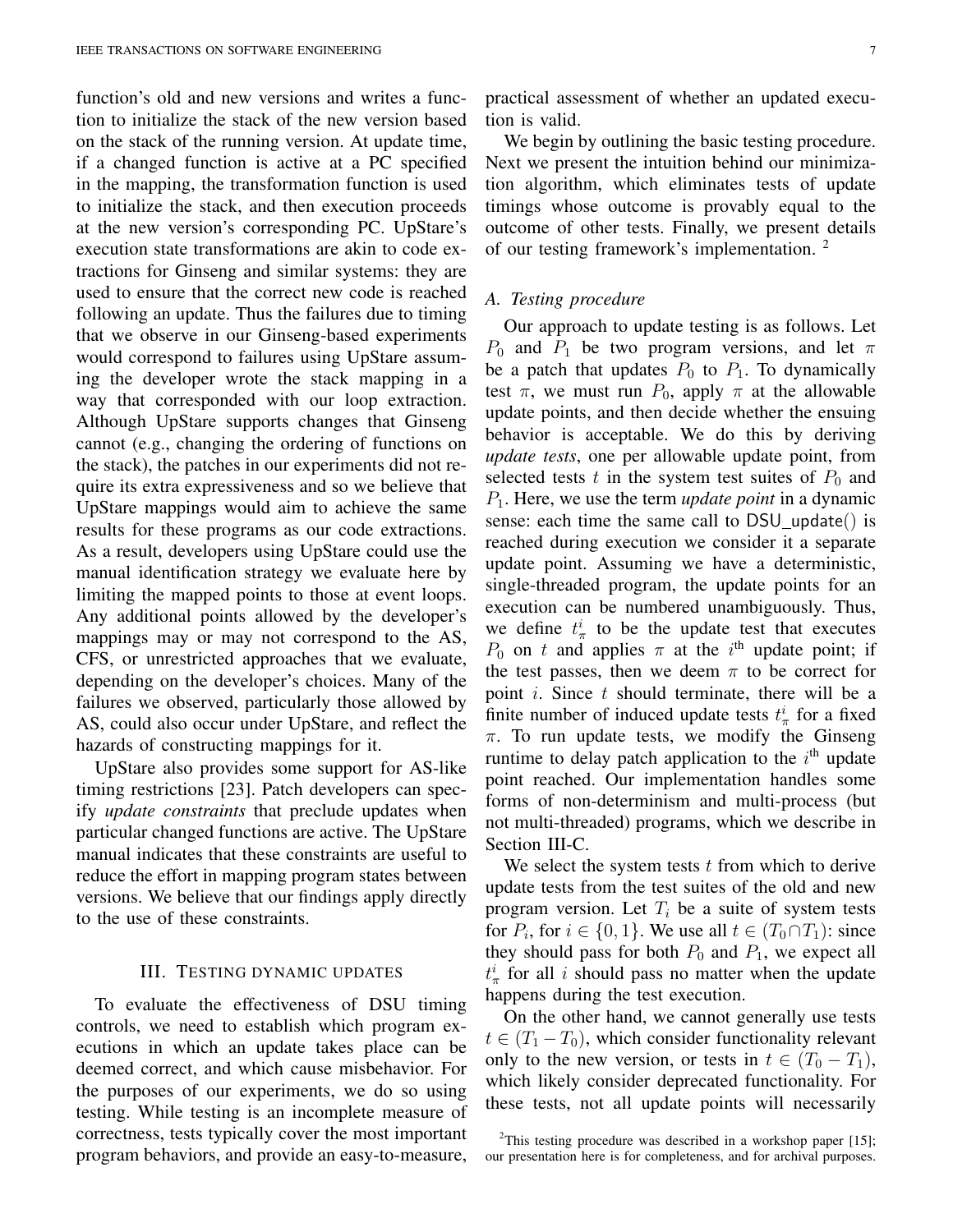make sense. For example, suppose  $P_0$  is an FTP server,  $P_1$  adds support for a new command qux, and  $t$  tests the proper functioning of qux, by logging into the server and then performing the command. For update tests  $t^i_\pi$  where update point i occurs prior to the login procedure finishing, then we can imagine the test will pass. This is because the login procedure has not changed between the two versions and should work identically in both. On the other hand, for update points  $i$  that occur after that point, applying the update will be too late: the old version, which does not support qux, will by that point have rejected the command and terminated the test. In general, tests in  $(T_1 - T_0)$  may have some preamble during which a dynamic update is legitimate. Likewise, tests in  $(T_0 - T_1)$  may have some legitimate post-amble during which an update could occur. Either way, we cannot identify this preamble automatically, so for simplicity we simply do not consider these tests. In future work, we plan to explore more powerful ways of adapting existing single-version tests to check DSU correctness.

## *B. Update test suite minimization*

The procedure just described lets us systematically derive update tests from existing system tests. Unfortunately, we have found this procedure vastly multiplies the number of tests to run. For example, our experiments with roughly 100 system tests applied for 10 patches of OpenSSH yielded more than 8 million update tests. We mitigate this increase in test suite size by developing an algorithm that eliminates all provably redundant tests, sometimes yielding a dramatic reduction in test suite size.

To illustrate our algorithm, consider the following code, assuming that f, g, and h call no other functions:

|                | <b>void</b> main() $\{$ DSU_update(); |
|----------------|---------------------------------------|
| 2              | f $()$ :                              |
| $\mathcal{R}$  | DSU_update();                         |
| $\overline{4}$ | $g()$ ;                               |
| $\sqrt{2}$     | DSU_update();                         |
| 6              | $h()$ ;                               |

Suppose a dynamic patch  $\pi_1$  to this program contains only a modification to function h. Then whether the update is applied at line 1, 3, or 5, the behavior of the program is the same: the calls to f and g will be to the old version, which is the same as the new version, and the call to h will be to the new

version. Thus, for patch  $\pi_1$ , update points  $\{1, 2, 3\}$ form an equivalence class, and we need only test one of the three to cover the whole class.

However, suppose dynamic patch  $\pi_2$  modifies f, g, and h. In this case, none of the update points are equivalent. If we update at line 1, we will call the new versions of all three functions. If we update at line 3, we will call the old version of f and the new versions of g and h. If the update happens at line 5, we will call the old f and g and the new h. All of these executions may produce reasonable behavior, but we have to test them to find out.

We take the following approach to find equivalence classes of update points with respect to a given patch  $\pi$ . We instrument the program so that when it runs it produces an *update trace* ν of relevant events; among other things, the trace contains functions called, global variables read or written, and update points reached (but not taken). We run the instrumented program as part of some test t, but do not update it. The resulting trace  $\nu_t$ contains some number  $n$  of update-point events, which in turn induce a set of update tests  $t^1_\pi \dots t^n_\pi$ . Our goal is to determine which of these update tests produce *equivalent* traces for a given patch  $\pi$ . By equivalent, we mean that although they vary in the update point taken, they read and write the same values to and from the same variables, call the same functions with the same parameters, etc.—in other words, their behavior is identical except for update timing. Then we can run a single representative test from each equivalence class while retaining full update coverage.

For each event in the trace, we determine whether it *conflicts* with patch  $\pi$ . In particular, if the event is a call, read, or write to  $F$  (where  $F$  is a function, global variable, or a value of named type) then the event conflicts with  $\pi$  if and only if F is changed by the patch. If  $F$  is a function, any change to its text constitutes a change to  $F$ . (Note that a change to a function called by  $F$  does not render  $F$  itself changed, by this definition). If  $F$ is a global variable, then either a change to its nominal type or a modification of its contents during state transformation constitutes a change. Finally, if  $F$  is a named type, then a modification of  $F$ 's definition (e.g., changing a struct's set of fields or their nominal types, or changing the nominal type that underlies a typedef) constitutes a change. If there is no conflict, then the update  $\pi$  could be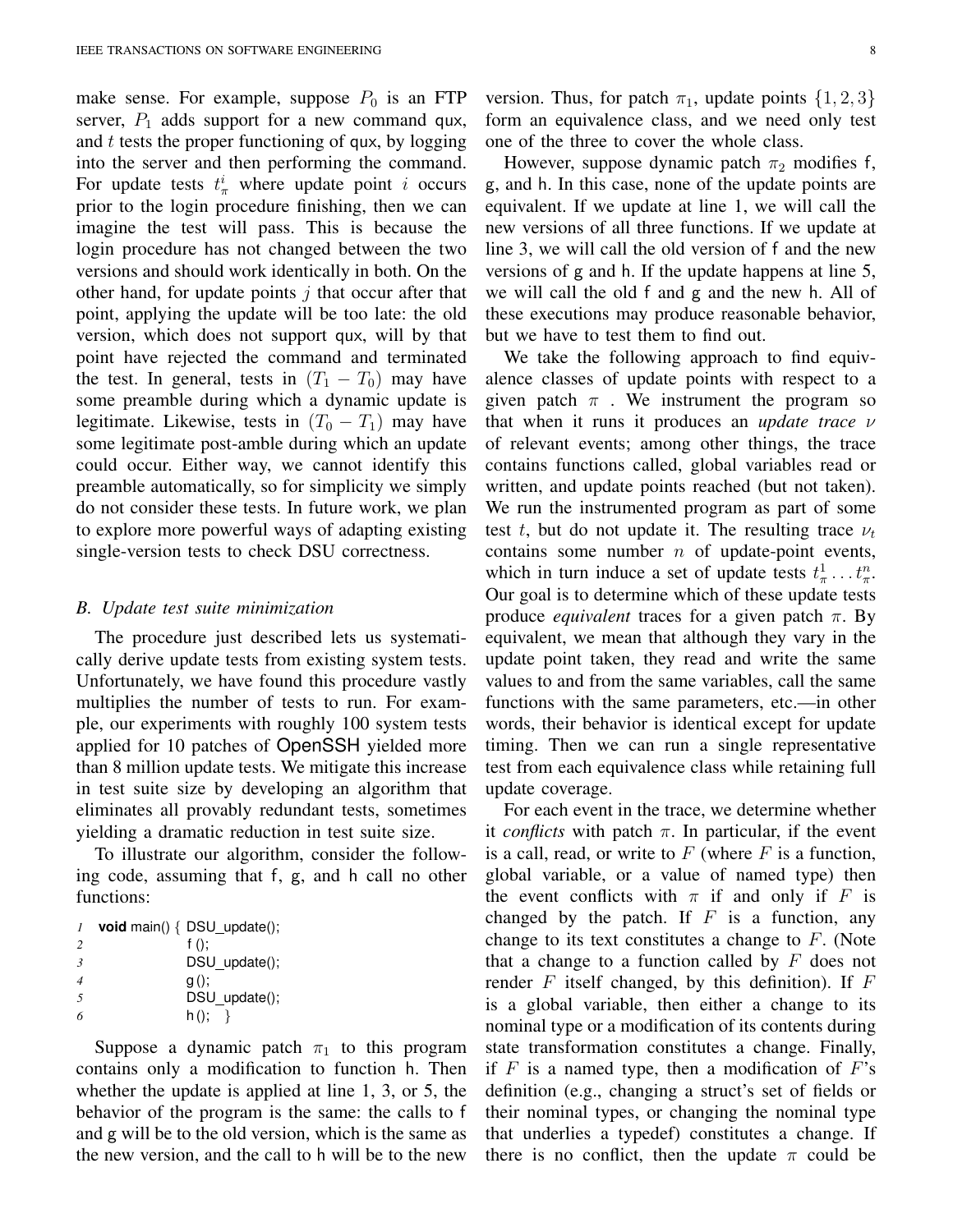applied before or after the event and the semantics of the overall program trace would be the same. This makes intuitive sense: if we call a function  $G$ , but the patch does not change  $G$ , then whether we apply the update before or after calling G makes no difference; we will execute the same code for  $G<sup>3</sup>$ . On the other hand, if we did update  $G$ , then applying the update before the call will result in calling the new G, whereas applying the update after the call will result in calling the old  $G$ .

We compute the set  $S$  of update points to consider as follows. We start with the empty set  $S$  and analyze the trace. In addition, we maintain the index  $i$  of the most recently reached update point. When analyzing the trace, if we reach a conflicting event  $e$ we add  $i$  to our set of update points to test, since the semantics of e could change if the update happens before it. On the other hand, if we reach another update point  $i+1$  without having found a conflicting event for update point  $i$ , then we merely update the index to  $i + 1$ ; thus we have determined that i need not be tested. The reason should be clear: none of the events between update points i and  $i+1$  conflict with the patch, so applying the update at  $i$  would be equivalent to applying it at  $i + 1$ .

Let us reconsider the example at the start of this subsection. Running the program will produce the following trace:

# $\nu = update_1; call(f); update_2; call(g); update_3; call(h)$

Consider patch  $\pi_1$  in which only f is changed. Then the outcome of our minimization algorithm will be the set  $S = \{1\}$ : only the first update point needs to be tested. On the other hand, patch  $\pi_2$  changed all three functions, so all three calls conflict, and thus each update point would be added to S, resulting in  $S = \{1, 2, 3\}.$ 

We have formalized this minimization algorithm and proven it correct [15], [16]. In practice, the reductions for the three benchmark programs we assess in Section V were substantial: 95% of update points from OpenSSH, 96% of points from vsftpd, and 87% of points from ngIRCd could be eliminated as redundant. The absolute reduction in update tests was also significant: the initial number of update tests was very large, with over 8M for



(a) Instrumentation and trace gathering



(b) Running a test case

Fig. 2. DSU testing framework architecture

OpenSSH, 3.9M for vsftpd, and 2.2M for ngIRCd. Running the reduced test suite was time consuming, and would have been prohibitive without reduction. For example, testing OpenSSH with the minimized test suite still required approximately 600 CPU hours to complete. Extensive experimental results assessing the effectiveness of the technique for our benchmark programs are given in a technical report [16].

# *C. Implementation*

We extended Ginseng to implement our testing framework. Our extended implementation, called DSUTest, works in two phases, illustrated in Figure 2(a) and (b), respectively. In the first phase, the DSUTest compiler instruments the program to log relevant events to a trace file, and then processes each file to find the minimal set of update points to test. In the second phase, the instrumented program

 $3$ Note that if G itself called some function that would be affected by the update, then this event will also appear in the trace subsequent to the call for G, and it would serve as the source of a conflict.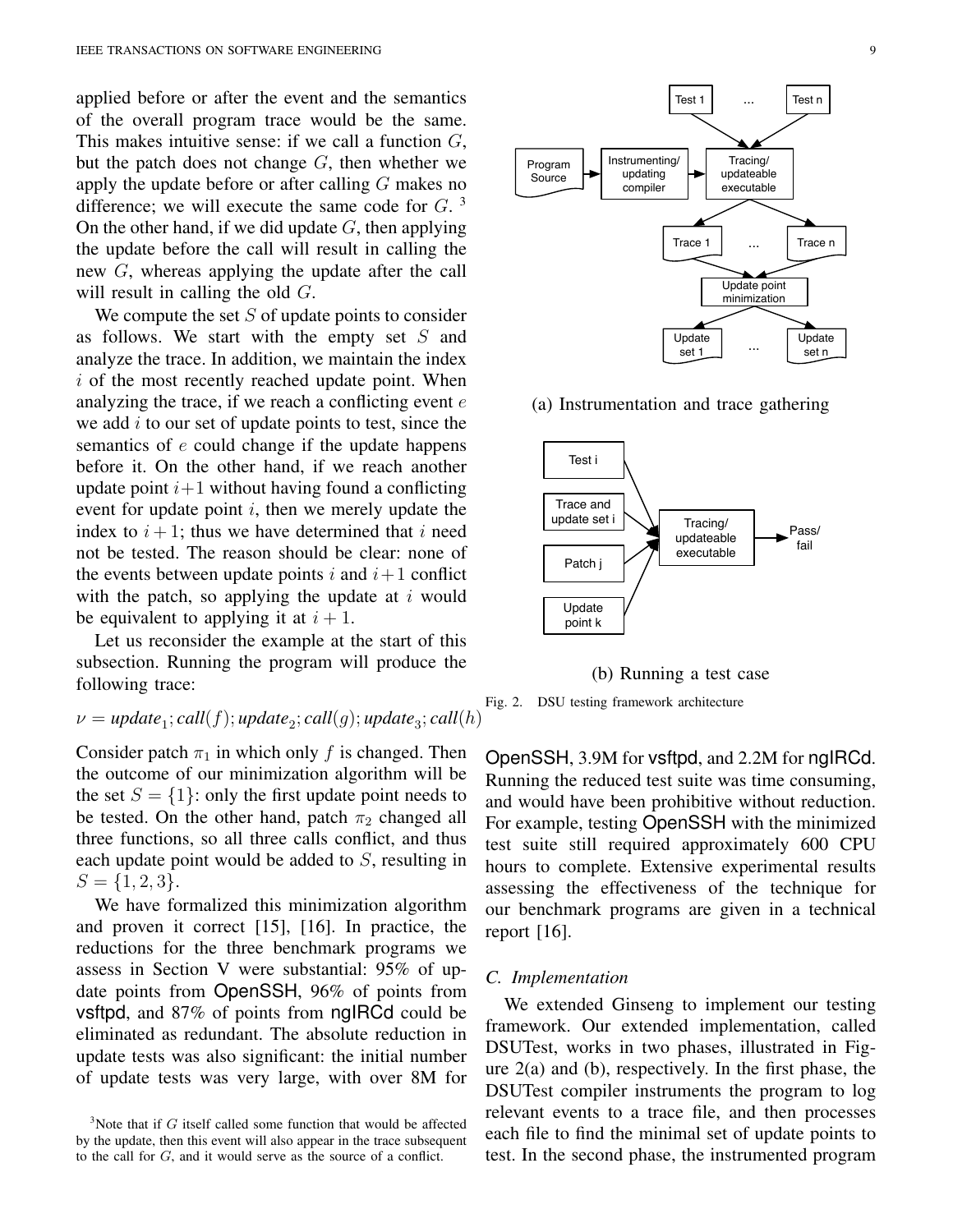replays a given test once per update point identified during the test's minimization, and tabulates the results.

The implementation was largely straightforward, except for two wrinkles: handling programs that fork child processes that themselves must be updated, and coping with non-determinism that arises during tracing.

*Handling multiple processes:* So far, we have assumed we could identify an update point by its position in the trace. However, this approach does not accommodate server programs that fork independent subprocesses that could themselves be updated. Even when forked processes do not communicate with each other in an interesting way, their logging output will be interleaved in the shared log file, and the particular interleaving can vary from run to run.

To compensate, we include the current process number when logging events, and count update points relative to a particular process. Since OSsupplied process identifiers vary between runs, we use our own process numbering scheme, being careful to deterministically choose numbers that are unique among related processes. We log the parent and child at each fork, and when we minimize a child process's trace, we may equate some of its initial update points with the parent's update point before the fork in the absence of intervening conflicting events in the child.

*Non-determinism:* Our basic methodology presumes that tests are deterministic. However, most programs, including our benchmark servers, exhibit some non-determinism, and thus different runs of the same test may produce slightly different traces. We have encountered non-determinism arising from three main causes. The first is I/O handling by the OS. The main connection loops of our servers block until they receive a command on a socket, carry out the appropriate behavior, and then continue with the loop. Sometimes the server can wake unpredictably though no I/O is available. In this case, the server "stutter steps" back to the top of the loop, but in doing so may call functions or access data, affecting the trace. Second, the exact timing of any signal handlers can vary between runs. Thus, trace events that occur within a signal handler could be spliced into a trace at different positions in different runs. Finally, some common functionality depends on the environment, such as the current system time,

random numbers, and (for vsftpd) process IDs and memory addresses used as hash keys.

To keep update tests consistent with the initial trace, we check that each update test trace matches the original trace up to the chosen update point, and replay it if not. However, this approach fails to converge in the presence of highly non-deterministic events, e.g., the timing of signal handling and, in some cases, the occurrence of loop stutter steps. To compensate, we designate *ignore regions* of code in which the test trace need not match the original and within which updates are not tested. We still note accesses to changed code and data within ignore regions to ensure that update points separated by a region are not erroneously equated.

For the programs in our experiments, we found that it was usually straightforward to designate the code to include in ignore regions. The process entailed comparing several traces produced by executions of a system test. We found that the traces would largely match, except in a few places, as mentioned above. We would then look at the source code that produced the non-determinism and decide whether enclosing the code in an ignore region might mask interesting update behavior. In some cases we would add an ignore region; in others, we elected to leave in the non-determinism and rely on match-checking/replay to produce consistent executions. In some cases, several rounds of experimentation were required to get the ignore regions right. To be sure that our experiments are meaningful, we took pains to minimize the size and use of these regions.

Note that we currently limit our focus to singlethreaded programs, making no attempt to account for non-determinism that would arise from thread scheduling. In future work, we may explore integrating our framework with techniques for systematically testing under different thread schedules [25], [29] to handle multi-threading.

# IV. EXPERIMENTAL SETUP

Using our testing framework, we set out to empirically evaluate the effectiveness of DSU timing restrictions. Our chief goal in designing these experiments was to extensively test a large variety of patches and program functionality to ensure that our results will apply generally. This section describes our experimental setup: which applications we con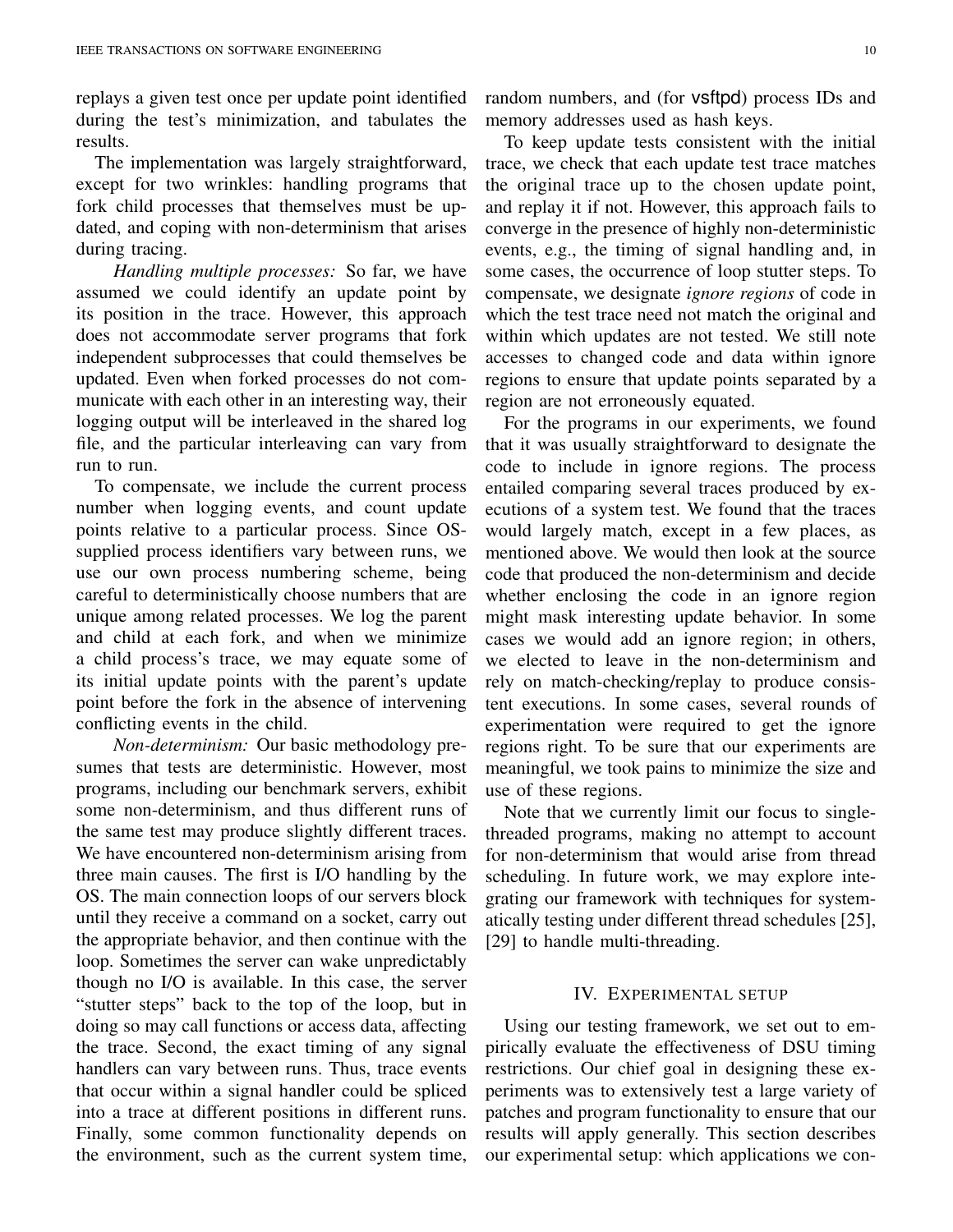sidered, which test suites we used, and how we ran the tests and gathered the data.

#### *A. Test applications*

We tested updates to three long-running server applications: OpenSSH, a widely used SSH server; vsftpd, a popular FTP server; and ngIRCd, an IRC server. Figure 3 summarizes the versions of each application that we consider. We largely re-use the OpenSSH and vsftpd dynamic patches used by Neamtiu et al. in their Ginseng work [28], with some changes that we describe in the next section. The OpenSSH releases range from Oct. 2002 to Sept. 2005, and the vsftpd releases range from July 2004 to Feb. 2008. We also developed patches for seven ngIRCd releases that range from Sept. 2002 to May 2003.

The patches to OpenSSH vary considerably in scope, from bug-fix–only releases (3.6.1p2, 3.8.1p1, 4.0p1) to ones that add significant functionality. Examples of added features include: new ciphers (3.7.1p1, 4.2p1), limits to the number of failed authentication attempts (3.9p1), and advance warning of account/password expiration (4.0p1). Many bugs were fixed over this stretch including memory leaks (3.7.1p1, 3.8p1) and buffer management errors (3.7.1p1). The Ginseng OpenSSH patches include *state and type transformation code* (see below) to add data for new features to tables of configuration options, ciphers, and command dispatch. Transformation code is also used to account for changes to implementation details, e.g., copying over the values of global integers that were moved into a global struct (2.6.1p2).

The patches to vsftpd also introduce many new features, which include: terminating a session after too many failed logins (2.0.5), locking of files being uploaded (2.0.4), and receiving connection options (OPTS) prior to login (2.0.6). These patches also contained a variety of bug-fixes, such as: corrected handling of  $*$  (match anything) in commands (2.0.4) and not sending duplicate responses to the "store unique" (STOU) command (2.0.6). State transformation for the vsftpd Ginseng patches required initializing fields added to the structure representing a session with a connected user and, as with Open-SSH, initialization of global tables of configuration operations.

Likewise, the patches to ngIRCd added new features, such as support for IRC commands, *TIME* to display the server time (0.6.0) and *HELP* to list available commands (0.7.0), as well as new configuration options, e.g., a configurable limit to the number of active connections (0.6.0). These patches also fixed bugs, including buffer overflows (0.5.2), format string errors (0.5.2), and attempts to write on a closed socket (0.5.1). The dynamic patches that we constructed performed transformations like adjusting the lengths of buffers (0.5.2) and modifying the C representation used to hold information about active connections (0.6.0).

To make it easy to refer to the versions in the subsequent discussion, we number them starting from 0. For each version, Figure 3 lists the total lines of code (measured with SLOCCount [34]), the number of update tests (described below), and the number of function signature changes, function body changes, and named type changes (structs, unions and typedefs), that are required to update to the next version. We provide the latter data as it is useful to help explain some of the failures we found, described in the next section.

# *B. Test suites*

To perform our testing experiments, we required test suites for each program's core functionality in order to generate update tests. We wrote test suites for vsftpd and ngIRCd that cover all supported client operations, and reused the set of system tests distributed with OpenSSH. Each of the test suites exercise core program features and were developed independently of our evaluation.

We constructed update tests for OpenSSH from the suite of system tests that are distributed with OpenSSH's source code. Tests launch a server and communicate with it via an ssh client, exercising various connection parameters and/or executing remote commands, and judging success/failure on return codes and command output. We found that all supplied tests for version  $n$  also pass for version  $n+1$ . Thus, we used the full suite of version n's server tests to develop update tests for the patch to version  $n+1$ .

We made two minor changes to OpenSSH's test suite for efficiency. First, we reduced the timeout period of the *login-timeout* test, which tests that a server terminates its connection if a client takes too long to log in. Second, we split large tests with orthogonal components (e.g., the *try-ciphers* test)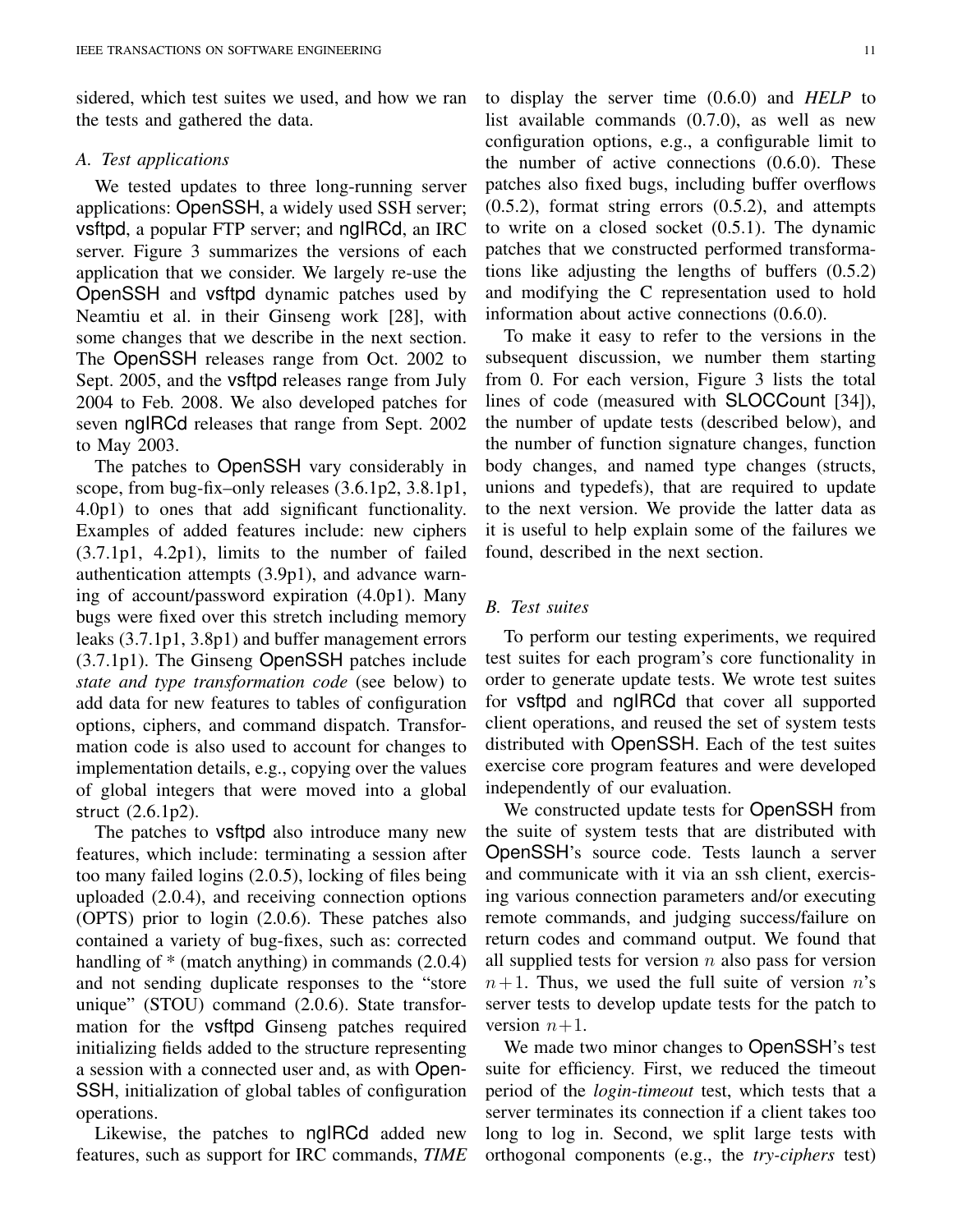|         |                 |                     |        | <b>Tests</b>     |                   |                   | $\Delta$ to next ver |                  |                  |  |  |  |
|---------|-----------------|---------------------|--------|------------------|-------------------|-------------------|----------------------|------------------|------------------|--|--|--|
|         |                 |                     |        |                  | Line              | Func.             |                      |                  |                  |  |  |  |
|         | #               | Version             | LoC    | Ct.              | Cov. %            | Cov. %            | Sig                  | Fun              | Type             |  |  |  |
|         | $\overline{0}$  | $\overline{3.5}$ p1 | 46,735 | $\overline{75}$  | 46.1              | 61.4              | 3                    | 98               | 5                |  |  |  |
|         | 1               | 3.6.1p1             | 48,459 | $\overline{75}$  | 46.6              | 62.0              | $\overline{0}$       | $\overline{6}$   | $\overline{0}$   |  |  |  |
|         | $\overline{2}$  | 3.6.1p2             | 48,473 | 76               | 46.4              | 61.4              | 5                    | 238              | $\overline{11}$  |  |  |  |
| OpenSSH | $\overline{3}$  | 3.7.1p1             | 50,448 | 91               | 46.2              | 61.8              | $\overline{0}$       | $\overline{18}$  | $\overline{0}$   |  |  |  |
|         | $\overline{4}$  | 3.7.1p2             | 50,460 | 91               | 46.3              | 61.8              | $\overline{13}$      | 172              | $\overline{10}$  |  |  |  |
|         | $\overline{5}$  | 3.8p1               | 51,822 | 104              | 44.4              | $\overline{59.3}$ | $\overline{0}$       | $\overline{24}$  | 1                |  |  |  |
|         | $\overline{6}$  | 3.8.1p1             | 51,838 | 104              | 44.4              | 59.4              | $\overline{6}$       | $\overline{257}$ | $\overline{10}$  |  |  |  |
|         | 7               | 3.9p1               | 53,260 | 104              | 44.8              | 59.3              | $\overline{4}$       | 179              | 12               |  |  |  |
|         | $\overline{8}$  | 4.0p1               | 56,068 | $\overline{105}$ | 44.5              | $\overline{59.9}$ | $\overline{0}$       | 72               | $\overline{3}$   |  |  |  |
|         | $\overline{9}$  | $\overline{4.1p1}$  | 56,104 | 104              | 44.4              | 60.1              | 10                   | 157              | $\overline{7}$   |  |  |  |
|         | $\overline{10}$ | $\overline{4.2p1}$  | 57,294 |                  | (Not patched)     |                   |                      |                  |                  |  |  |  |
| vsftpd  | $\overline{0}$  | $\overline{2.0.0}$  | 13,048 | $\overline{27}$  | $\overline{61.1}$ | 75.5              | $\overline{0}$       | 6                | $\overline{0}$   |  |  |  |
|         | $\overline{1}$  | 2.0.1               | 13,059 | $\overline{27}$  | 60.8              | 74.8              | $\overline{1}$       | $\overline{12}$  | $\overline{0}$   |  |  |  |
|         | $\overline{2}$  | $2.0.2$ pre $2$     | 13,114 | $\overline{27}$  | 60.7              | 74.7              | $\overline{0}$       | 21               | $\overline{0}$   |  |  |  |
|         | $\overline{3}$  | $2.0.2$ pre3        | 14,293 | $\overline{27}$  | 59.4              | 74.3              | $\overline{0}$       | 76               | $\overline{0}$   |  |  |  |
|         | $\overline{4}$  | 2.0.2               | 16,970 | $\overline{27}$  | 60.8              | 74.7              | $\overline{0}$       | 10               | $\overline{1}$   |  |  |  |
|         | $\overline{5}$  | 2.0.3               | 12,977 | $\overline{27}$  | 60.9              | 74.6              | $\overline{0}$       | $\overline{25}$  | $\overline{1}$   |  |  |  |
|         | $\overline{6}$  | 2.0.4               | 14,427 | $\overline{27}$  | 60.5              | 74.5              | $\theta$             | 100              | $\overline{2}$   |  |  |  |
|         | 7               | 2.0.5               | 14,482 | $\overline{27}$  | 60.7              | 74.5              | $\overline{0}$       | 93               | $\overline{2}$   |  |  |  |
|         | $\overline{8}$  | 2.0.6               | 14,785 | (Not patched)    |                   |                   |                      |                  |                  |  |  |  |
|         | $\overline{0}$  | 0.5.0               | 8,157  | 34               | 60.5              | 82.2              | $\theta$             | 6                | $\boldsymbol{0}$ |  |  |  |
| ngircd  | 1               | 0.5.1               | 8,160  | $\overline{34}$  | 60.5              | 82.2              | $\overline{0}$       | 23               | 1                |  |  |  |
|         | $\overline{2}$  | 0.5.2               | 8,161  | $\overline{34}$  | 60.4              | 82.2              | $\overline{12}$      | $\overline{28}$  | $\overline{2}$   |  |  |  |
|         | $\overline{3}$  | 0.5.3               | 8,178  | $\overline{34}$  | 60.6              | 82.2              | 1                    | $\overline{17}$  | $\overline{2}$   |  |  |  |
|         | $\overline{4}$  | 0.5.4               | 8,211  | $\overline{34}$  | 56.4              | 75.6              | $\overline{4}$       | 104              | $\overline{8}$   |  |  |  |
|         | $\overline{5}$  | 0.6.0               | 9,302  | $\overline{34}$  | $\overline{56.0}$ | 75.6              | $\overline{0}$       | $\overline{24}$  | $\overline{0}$   |  |  |  |
|         | $\overline{6}$  | 0.6.1               | 9,333  | $\overline{34}$  | $\overline{53.3}$ | 72.3              | $\overline{2}$       | 79               | $\overline{4}$   |  |  |  |
|         | $\overline{7}$  | 0.7.0               | 10,043 | (Not patched)    |                   |                   |                      |                  |                  |  |  |  |

Fig. 3. Version, patch, and test information

into many smaller tests, to reduce total testing time and permit parallel testing.

As vsftpd is not distributed with any system tests, we constructed 27 tests for core FTP operations, including connecting, uploading, and downloading files in binary and ASCII formats, and navigating remote FTP directories. These tests apply to all versions of the server, and exercise all of the FTP operations supported by version 2.0.0 of vsftpd.

We also developed a suite of 34 ngIRCd tests, exercising functionality including connecting, sending and receiving chat messages, joining and communicating through IRC channels, and querying the server for information such as the set of connected users and available channels. These tests exercise all operations that a client can perform when connected to version 0.5.0 of ngIRCd. All tests in this suite apply to all tested versions of ngIRCd.

Figure 3 shows the single-version line and function coverage information for each tested patch. Line coverage was in the mid-40% range for OpenSSH, and at around 60% for most versions of vsftpd and ngIRCd. Function coverage was in the low-60% range for OpenSSH, in the mid-70% range for vsftpd, and varied from the low-70% range to the low-80% range for ngIRCd. While these figures indicate that some functionality was not tested (e.g., the SSL capabilities of vsftpd, server-to-server connections in ngIRCd, and error handling code generally), our test suites exercise a large number of distinct operations. Even if our test suite does not exhibit every possible DSU timing error for these patches, each set of update tests induced by a system test provides a large set of common update points with which we compare the three timing restrictions. In total, across a variety of real-world patches and tests, we believe our results provide an extensive and realistic corpus of update points for comparison (over 14M in all). Since our goal is to uncover any errors that occur, the test scripts are written to check the correctness of as much of the external behavior as possible, including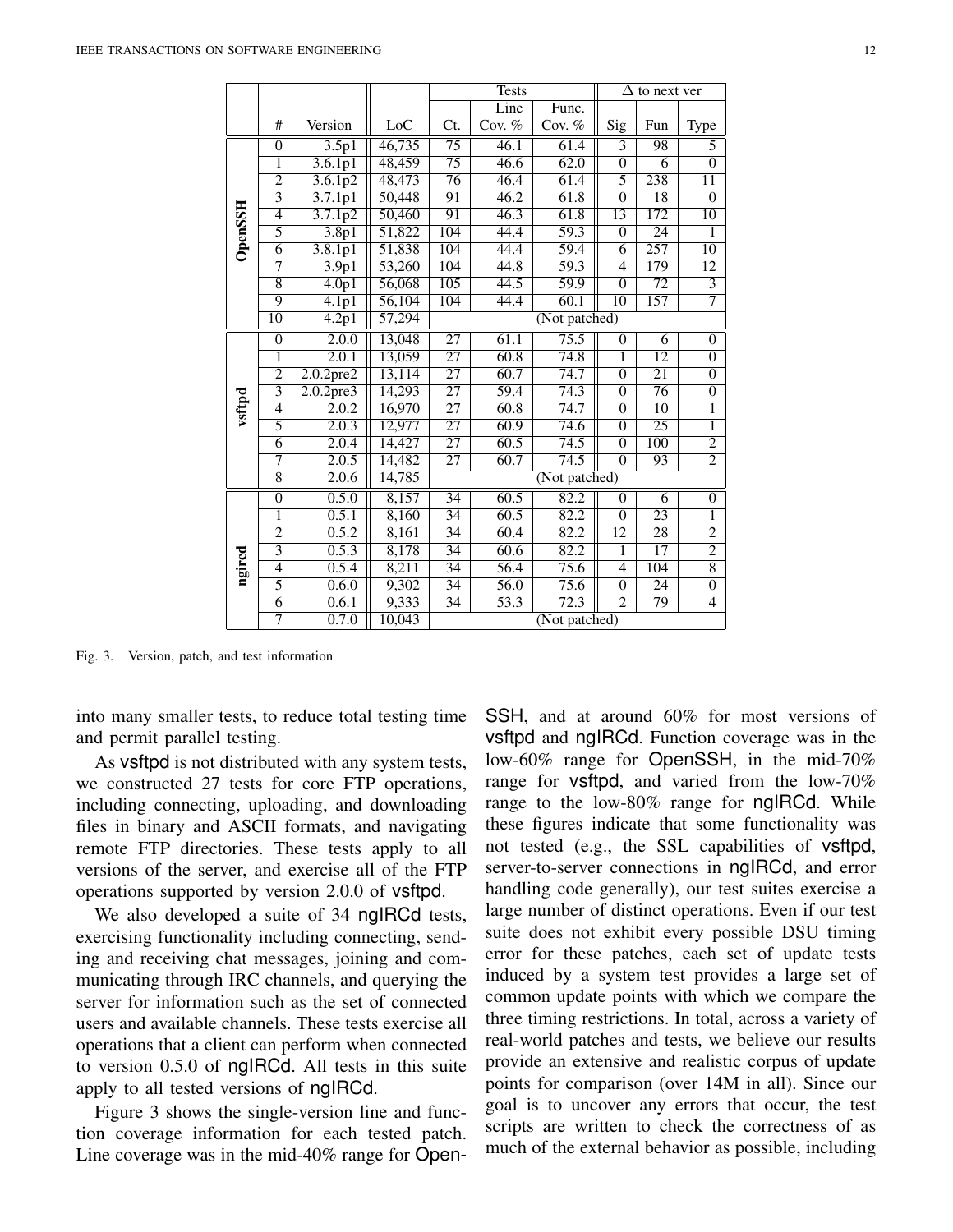return codes, response messages, and other effects like downloaded files. Of course, more "blunt" criteria were also used, like ensuring that the program did not crash.

# *C. Running tests and tabulating results*

As mentioned earlier, updates can take effect at calls to DSU update(), where these calls can be inserted manually or automatically. For our tests, we directed DSUTest to automatically insert a call to DSU update() prior to each function call, and systematically tested the outcome of performing an update at each of these points, with all safety checks disabled. We refer to this set of dynamic update points as *All Pts*. We used our test minimization algorithm (Section III-B) to determine which update tests should actually be performed and then scaled the results back up to the full set of points. For each test execution, we recorded whether the test passed or failed. We marked a run as failing if either the system test itself reports a failure, if the server unexpectedly terminates during the test, or if the test times out. We set the timeout for each run as the time required to gather the initial trace plus 10 seconds.

Having determined the effects of updating at all possible points, we can assess the availability and safety of the three timing control mechanisms by considering which update tests would have been permitted by each restriction.

# V. EXPERIMENTAL RESULTS

This section presents the results of our empirical evaluation of the AS and CFS safety checks and manual update point identification. Our experiments seek to evaluate the effectiveness of these timing restrictions in terms of their usability (by considering the manual effort required to use them), safety (by judging their ability to prevent incorrect behavior), and availability (by ensuring that updates are allowed sufficiently often).

## *A. Usability*

All three methods for controlling timing required some manual changes to the applications. These fall into two categories: update point selection, and code refactoring to ensure desired update semantics and availability.

For both AS and CFS, no programmer effort is required to select update points; these are inserted automatically. For the manual approach, we followed the recommended pattern of placing them at the outset of long-running event processing loops [3], [28], [19]. Note that, while we have referred to such update-point placement as "manually identified," it may be possible to automate parts of this relatively systematic procedure. Nevertheless, human judgment is probably necessary to distinguish event handling loops from other loops and to account for the program's update availability requirements. When preparing vsftpd and OpenSSH to support updating, Neamtiu et al. chose to place a single DSU update() at the beginning of the loop that accepts new connections [28]. We placed an additional update point in each per-session command loop of the applications—some patches we consider add new command handling, and we wanted to allow those to be updated during an active session. OpenSSH provides two distinct command loops to handle different ssh protocol versions, while vsftpd uses only one; so vsftpd contained a total of two calls to DSU update(), while OpenSSH had three. For ngIRCd there is only one event processing loop, so we placed a single point at its beginning. Following this pattern was quite straightforward: the only work involved was identifying the main loops.

As mentioned in Section II-B we must manually extract each connection/command loop and its cleanup code into separate functions so that each connection loop iteration executes the most recent code and cleans up the server state appropriately when it exits. This task is required for all three timing mechanisms, since in Ginseng (and indeed in nearly all other DSU systems) updates take effect at function calls. (UpStare would not require this effort at the outset, but as discussed in Section II-D, the programmer would have to do something similar when writing her dynamic patch so as to properly map between versions' execution contexts.)

AS required some additional manual effort. In particular, after some preliminary testing, we discovered a significant problem with the AS check. Recall that AS forbids updates to functions that are on the stack. It turns out that *this restriction forbids all updates from being applied to* OpenSSH*,* vsftpd*, and* ngIRCd*,* because each update included changes to main, which is always on the stack. Even excluding main, we found that AS very often forbids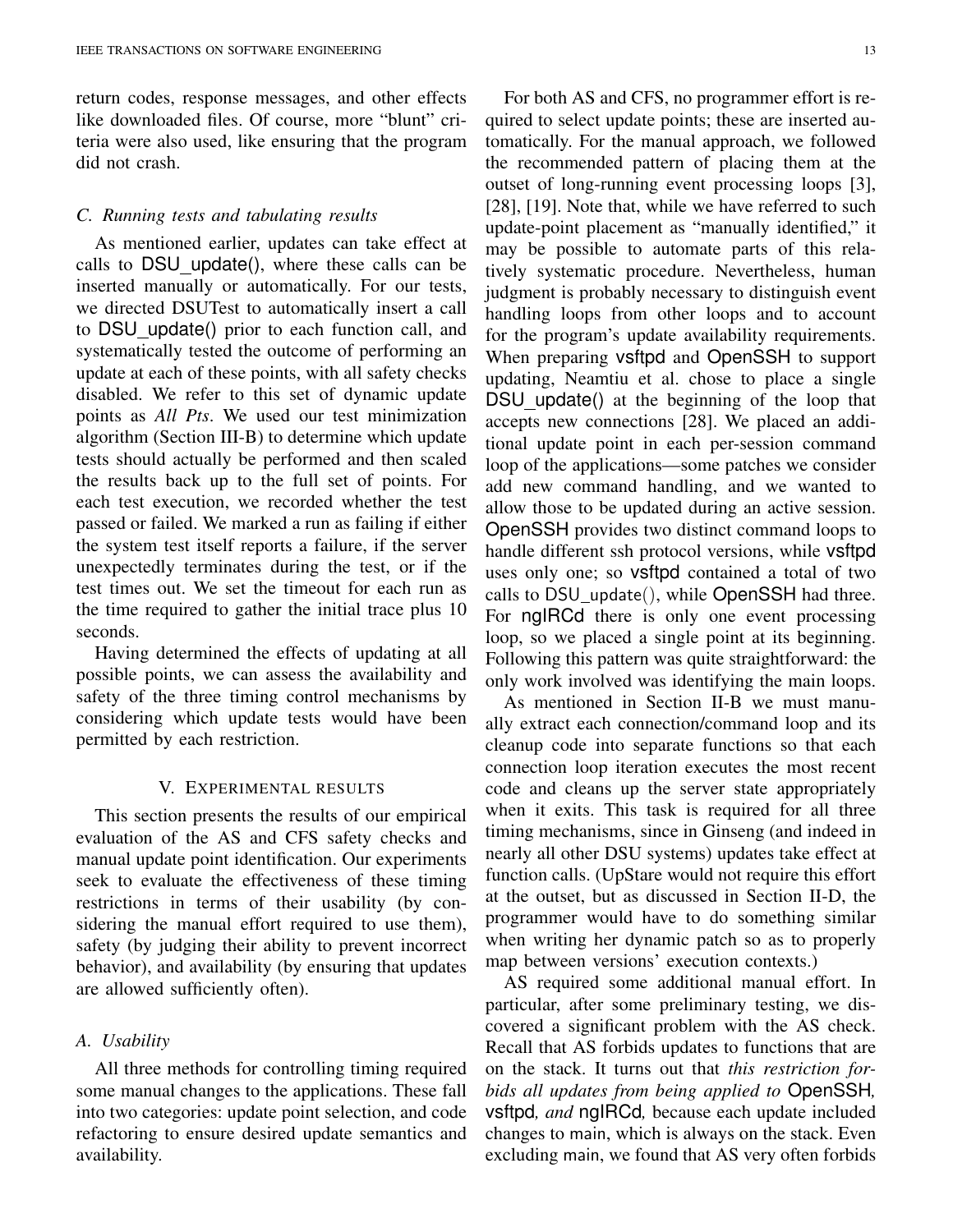updates within the command loop. Schematically, the command loop is reached through a chain of function calls, starting from main, that look like the following:

| $\vert$ void f() { |                                            |
|--------------------|--------------------------------------------|
| $\cdots$           | // startup code                            |
| $g()$ ;            | // call next function, ultimately reaching |
|                    | the function containing the main loop      |
|                    |                                            |

In many cases updates change the "startup" code in the functions in this chain (i.e., the code before the call to  $g()$  in the schematic), and thus AS would prevent those updates from being applied during the command loop. However, patches can be written to contain state transformation code to execute relevant changes to the startup code that would have been executed if the program were started from scratch. Therefore, we can (and did) reasonably relax the AS check by also extracting the startup code, so that it is no longer on the stack when the loop executes.<sup>4</sup>

CFS required additional effort as well, but of a different sort. To implement CFS, Ginseng uses a static analysis. Unfortunately, this analysis is conservative, and so it can overestimate the definitions that can be accessed concretely following an update point, spuriously preventing updates that are actually safe to allow. This problem can be overcome with some refactoring. For our experiments, the analysis over-approximated the set of possible calls through a table of function pointers, and as such spuriously forbids updates within the OpenSSH command loops. Therefore we performed some additional code extractions so that updates within the command loop would pass the CFS check.

Examining these costs in terms of code changed and programmer effort, the manual approach comes out on top. In particular, while the programmer must identify manual update points, these exactly coincide with the positions at which loops must be extracted, a task required by all three approaches. As such, the additional work required by AS and CFS makes those approaches a bit more expensive, especially since they require some amount of testing or interaction with the tool to figure out why certain updates are not being permitted.

# *B. Update Safety*

Figure 4 summarizes the number of update points allowed under each timing restriction for each patch to OpenSSH, vsftpd, and ngIRCd, and how many of those points resulted in a failing test.

The *All Pts* column of Figure 4 lists over 1.4M failing update points out of 8M total (17.8%) for OpenSSH, over 128K failing runs out of 3.9M total (3.2%) for vsftpd, and over 308K failing runs out of nearly 2.2M total (13.9%) for ngIRCd. This is clear evidence that applying updates indiscriminately is extremely risky, and thus timing restrictions are necessary.

The *CFS*, *AS*, and *Manual* columns of Figure 4 illustrate that all three timing restrictions disallow the vast majority of failing updates; however both automatic safety checks permit some unsafe updates. For all three programs, CFS allows the most failures, but manages to reduce the total number of failures from 1.4M to 46.8K (96.7% reduction) for OpenSSH, 128K to 2.2K (98.3% reduction) for vsftpd, and 308K to 98 (over 99.9% reduction) for ngIRCd. AS performed even better, allowing only 495 failures (well over 99.9% reduction) for OpenSSH and no failures for vsftpdand ngIRCd. Significantly, only *Manual* identification of update points exhibited no test failures.

Looking at the data we can make several highlevel observations about the relationship between the patches and their failures. Comparing program versions, we see that updates containing few changes typically induce few failures. One particularly striking observation is that patches containing no type or function signature changes (OpenSSH patches  $1\rightarrow 2$  and  $3\rightarrow 4$ , vsftpd patches  $0\rightarrow 1$ ,  $2\rightarrow 3$ , and 3 $\rightarrow$ 4, and ngIRCd patches 0 $\rightarrow$ 1 and 5 $\rightarrow$ 6) exhibited almost no failures (ngIRCdpatch 5→6 exhibited 3 failures). Since both AS and CFS ensure updates are type-safe, it seems likely that a large portion of the failures are due to type errors. We manually examined several of the failures reported in *All Pts* and found type safety violations to be the most common cause. We also note that patches containing relatively few overall changes had fewer failures, while the largest updates, such as Open-SSH patches  $2\rightarrow 3$ ,  $4\rightarrow 5$ , and  $9\rightarrow 10$ , generally resulted in more failures. There are notable exceptions to this general trend, such as vsftpd patch  $4\rightarrow 5$ , which contained few changes but resulted in the

<sup>&</sup>lt;sup>4</sup>In actual fact, we opted to leave the code as-is and simulate the extraction: When we post-process the *All Pts* data set to determine which updates would be allowed by AS, we permit updates within the command loop even if they modify startup code in the functions leading up to the loop.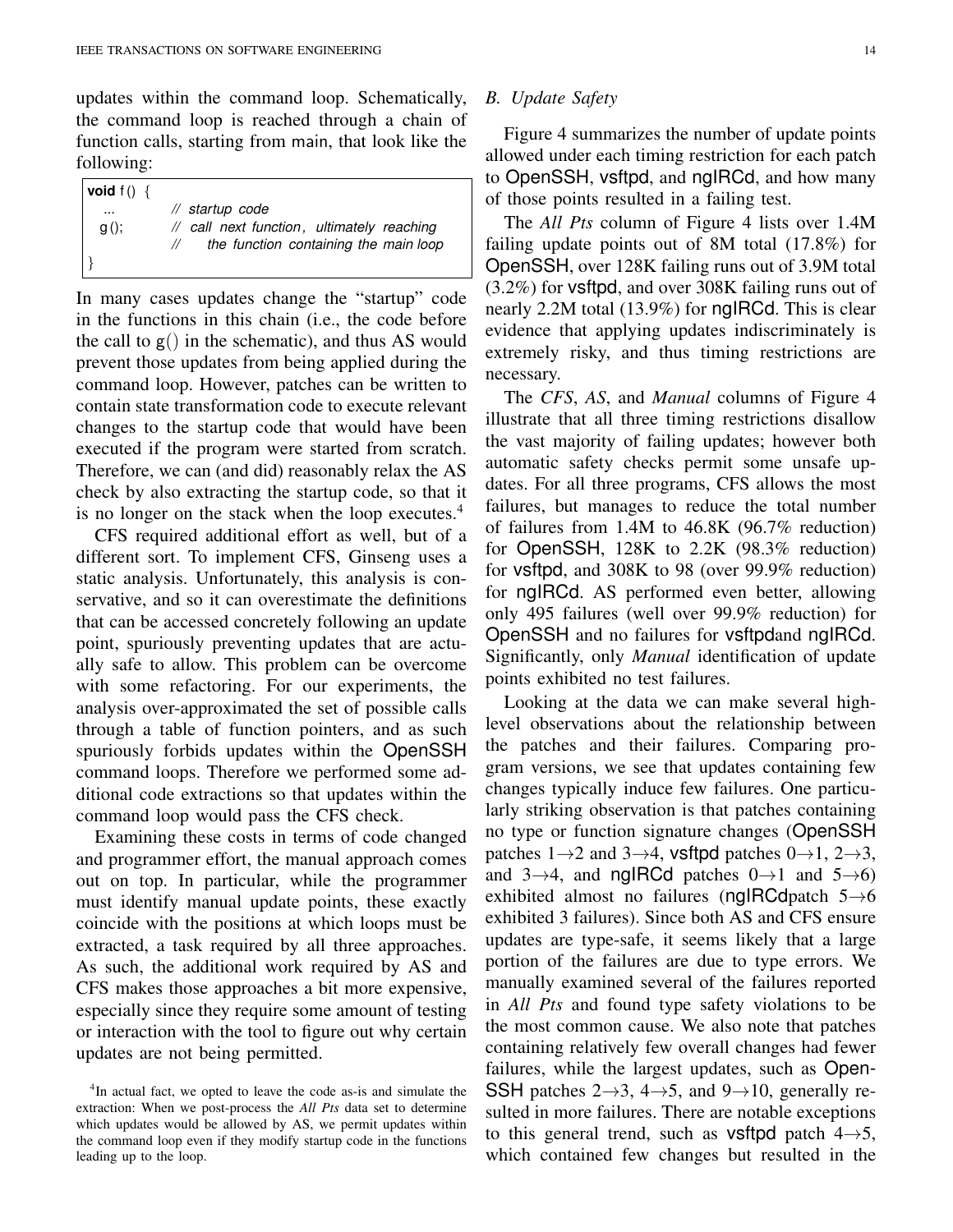|         | Update                       |           | All Pts<br><b>CFS</b> |           | AS             |           | Manual                  |              |                         |
|---------|------------------------------|-----------|-----------------------|-----------|----------------|-----------|-------------------------|--------------|-------------------------|
|         |                              | Total     | Failed                | Total     | Failed         | Total     | Failed                  | <b>Total</b> | Failed                  |
| OpenSSH | $0 \rightarrow 1$            | 580,871   | 19,715                | 68,044    | $\overline{0}$ | 35,314    | $\mathbf{0}$            | 566          | $\mathbf{0}$            |
|         | $1\rightarrow 2$             | 705,322   | $\Omega$              | 705,322   | $\overline{0}$ | 587,578   | $\overline{0}$          | 630          | $\overline{0}$          |
|         | $\overline{2\rightarrow 3}$  | 638,720   | 306,965               | 75,307    | 1,688          | 20,902    | $\overline{4}$          | 568          | $\overline{0}$          |
|         | $3\rightarrow 4$             | 772,198   | $\Omega$              | 772,198   | $\overline{0}$ | 638,803   | $\overline{0}$          | 783          | $\overline{0}$          |
|         | $4 \rightarrow 5$            | 773,086   | 565,681               | 110,633   | 609            | 21,343    | 380                     | 782          | $\overline{0}$          |
|         | $5 \rightarrow 6$            | 878,235   | 10,703                | 130,000   | $\overline{0}$ | 111,950   | $\overline{0}$          | 860          | $\overline{0}$          |
|         | $6 \rightarrow 7$            | 879,668   | 163,333               | 96,183    | 44,461         | 44,278    | 110                     | 859          | $\overline{0}$          |
|         | $7 \rightarrow 8$            | 918,717   | 11,380                | 80,070    | 1              | 100,854   | 1                       | 850          | $\overline{0}$          |
|         | $8 \rightarrow 9$            | 973,364   | 3                     | 261,885   | $\overline{0}$ | 61,724    | $\overline{0}$          | 868          | $\overline{0}$          |
|         | $9 \rightarrow 10$           | 933,514   | 357,919               | 121,337   | 24             | 61,051    | $\overline{0}$          | 833          | $\overline{0}$          |
|         | <b>Total</b>                 | 8,053,695 | 1,435,699             | 2,420,979 | 46,783         | 1,683,797 | 495                     | 7,599        | $\overline{\mathbf{0}}$ |
|         | $0\rightarrow 1$             | 437,910   | $\mathbf{0}$          | 437,910   | $\mathbf{0}$   | 209,441   | $\boldsymbol{0}$        | 154          | $\overline{0}$          |
|         | $1\rightarrow 2$             | 439,983   | 2,993                 | 198,277   | 726            | 186,769   | $\mathbf{0}$            | 154          | $\overline{0}$          |
|         | $2 \rightarrow 3$            | 470,494   | $\mathbf{0}$          | 470,494   | $\mathbf{0}$   | 179,726   | $\overline{0}$          | 155          | $\overline{0}$          |
|         | $\overline{3} \rightarrow 4$ | 507,071   | $\mathbf{0}$          | 507,071   | $\overline{0}$ | 91,993    | $\overline{0}$          | 157          | $\overline{0}$          |
| vsftpd  | $4 \rightarrow 5$            | 486,927   | 119,922               | 19,297    | 1,468          | 6,365     | $\overline{0}$          | 155          | $\overline{0}$          |
|         | $5 \rightarrow 6$            | 511,032   | 893                   | 65,999    | $\mathbf{0}$   | 215,557   | $\overline{0}$          | 155          | $\overline{0}$          |
|         | $6 \rightarrow 7$            | 529,845   | 1,270                 | 29,339    | $\overline{0}$ | 27,020    | $\overline{0}$          | 155          | $\overline{0}$          |
|         | $7 \rightarrow 8$            | 549,380   | 3,246                 | 5,010     | $\overline{0}$ | 14,880    | $\overline{0}$          | 155          | $\overline{0}$          |
|         | <b>Total</b>                 | 3,932,642 | 128,324               | 1,733,397 | 2,194          | 931,751   | $\overline{\mathbf{0}}$ | 1,240        | $\overline{\mathbf{0}}$ |
|         | $0\rightarrow 1$             | 291,331   | $\mathbf{0}$          | 291,331   | $\mathbf{0}$   | 152,830   | $\mathbf{0}$            | 372          | $\mathbf{0}$            |
| ngIRCd  | $1\rightarrow 2$             | 289,558   | $\overline{0}$        | 286,310   | $\overline{0}$ | 167,372   | $\overline{0}$          | 370          | $\overline{0}$          |
|         | $2 \rightarrow 3$            | 289,650   | 204                   | 2,007     | $\overline{0}$ | 443       | $\overline{0}$          | 375          | $\overline{0}$          |
|         | $3 \rightarrow 4$            | 289,900   | 1,086                 | 2,008     | $\overline{0}$ | 444       | $\overline{0}$          | 376          | $\overline{0}$          |
|         | $4 \rightarrow 5$            | 281,684   | 138,105               | 1,987     | 95             | 328       | $\overline{0}$          | 260          | $\overline{0}$          |
|         | $5 \rightarrow 6$            | 392,219   | 3                     | 392,219   | $\overline{3}$ | 11,711    | $\overline{0}$          | 384          | $\overline{0}$          |
|         | $6 \rightarrow 7$            | 392,309   | 169,064               | 860       | $\overline{0}$ | 452       | $\overline{0}$          | 384          | $\overline{0}$          |
|         | <b>Total</b>                 | 2,226,651 | 308,462               | 976,722   | 98             | 333,580   | $\overline{\mathbf{0}}$ | 2,521        | $\overline{\mathbf{0}}$ |

Fig. 4. Points allowed/test failures

most vsftpd failures.

We investigate the causes of the failures that AS and CFS allow in Section V-D. The relationship between failures (and successes) allowed by both checks is tabulated in a technical report [17].

# *C. Update Availability*

The most straightforward way to assess update availability to is measure which timing restrictions permit the most update points. Returning to Figure 4 we see that both AS and CFS allow many update points, though CFS is more permissive than AS. Both CFS and AS allow several orders of magnitude more update points than are allowed under Manual update point identification. When we consider only the passing update points, as shown in the right half of Figure ??, the trend continues: In total, CFS permitted 68% of the passing update points, while AS permitted 59% of them, a difference of about 2.1M update tests; roughly 55% of passing update points are allowed by both. The manual approach admitted the least number of update points: about 17.7K, or 0.14% of the passing update points. Thus, across these three approaches to timing restriction,

we observe that the lower failure rates of manual point identification (and to a lesser extent AS) come at the cost of fewer correct update points allowed.

Generally speaking, while allowing more correct update points is better than fewer, it also matters where those update points occur during program execution. In particular, since the majority of each server's execution takes place within one of a few long-running loops, it is crucial that a safe update point is reached on almost every iteration of these loops. Otherwise, we may be unable to update a program in a timely fashion. Assuming loops complete reasonably quickly, and the time transitioning between loops is also quick, just updating in loops may well be sufficient.

To get a more concrete idea how frequently updates would be permitted using the manual identification strategy, we timed how long server processing took during each iteration of the main loops for our subject programs (the first version of each) throughout execution of our test suites. This provides an indication how long an update might be delayed by server processing. For all three programs, we found that most loop iterations required less than 1ms to complete. For both vsftpd and ngIRCd, the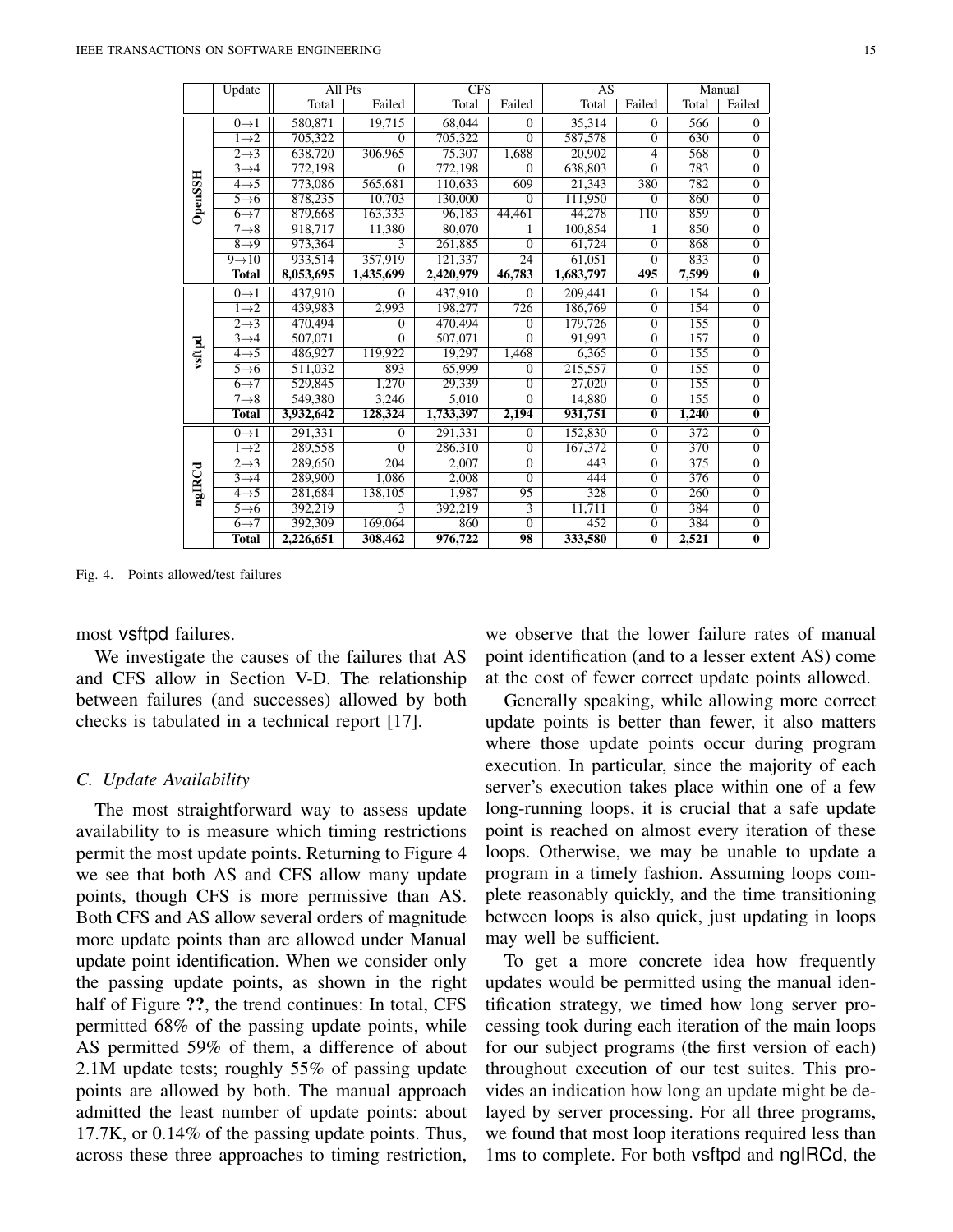longest loop iteration required less than 10ms (for vsftpd, this was the time required to download a 900kB file locally). The longest overall delays were OpenSSH tests that performed a sleep operation for 3 seconds on the server. Overall, we believe the delays to updating that we observed would be unlikely to make any difference in server operation. However, it is not difficult to imagine less trivial delays, e.g., large downloads by a remote client could delay an update to vsftpd for much longer. However, in this example, it is doubtful that updated functionality would be needed during a download and if it is, the developer might choose to add a manual update point to the download loop. Based on this investigation, we believe that the delay due to manual update point identification will usually be inconsequential. When developers judge the delay to be significant, we suspect that it can often be ameliorated by adding manual update points at the long-running loops that cause the delay.

# *D. Failure examples*

To help understand better where the automated checks fall short, we investigated several of the failures that are still allowed by the CFS and AS checks.

*Failures allowed by CFS:* The property that distinguishes CFS is that it will execute code that is active at the time of update at the old version, provided this execution will not violate type safety. However, as we mentioned in Section sec:intro, type-safe executions may nevertheless fail, and indeed we observed cases of this. We have found that sometimes executing a function (or part of it) at the old version and then executing a related function at the new version may induce a failure when the relationship between these two functions changes between versions. We generically refer to these problems as *version consistency errors* [27], since they involve executing the old version of some function and then executing the new version of another where there is a relationship between the two.

One example occurred while testing upload operations against the  $1\rightarrow 2$  patch to vsftpd. Figure 5 shows a simplified version of the relevant code. In this patch, the code that sends the FTP return code 226 indicating a successful transfer was moved from do file recv to handle upload common. If an update occurs after entering handle upload common,





Fig. 5. Skipped return code



Fig. 6. Skipped initialization error

but before calling do file recv, then the new version of do file recv executes and then returns to the old version of handle upload common—and thus the server will never write the return code. Eventually this causes the transfer to time out and fail. Though the code executed following the update in handle upload common is changed by the update, the execution is allowed by CFS as the function signatures have not changed. On the other hand, AS precludes the update (and thus, its failure) because handle\_upload\_common is active.

*Failures allowed by CFS and AS:* While AS prevents the version-consistency failure we just saw,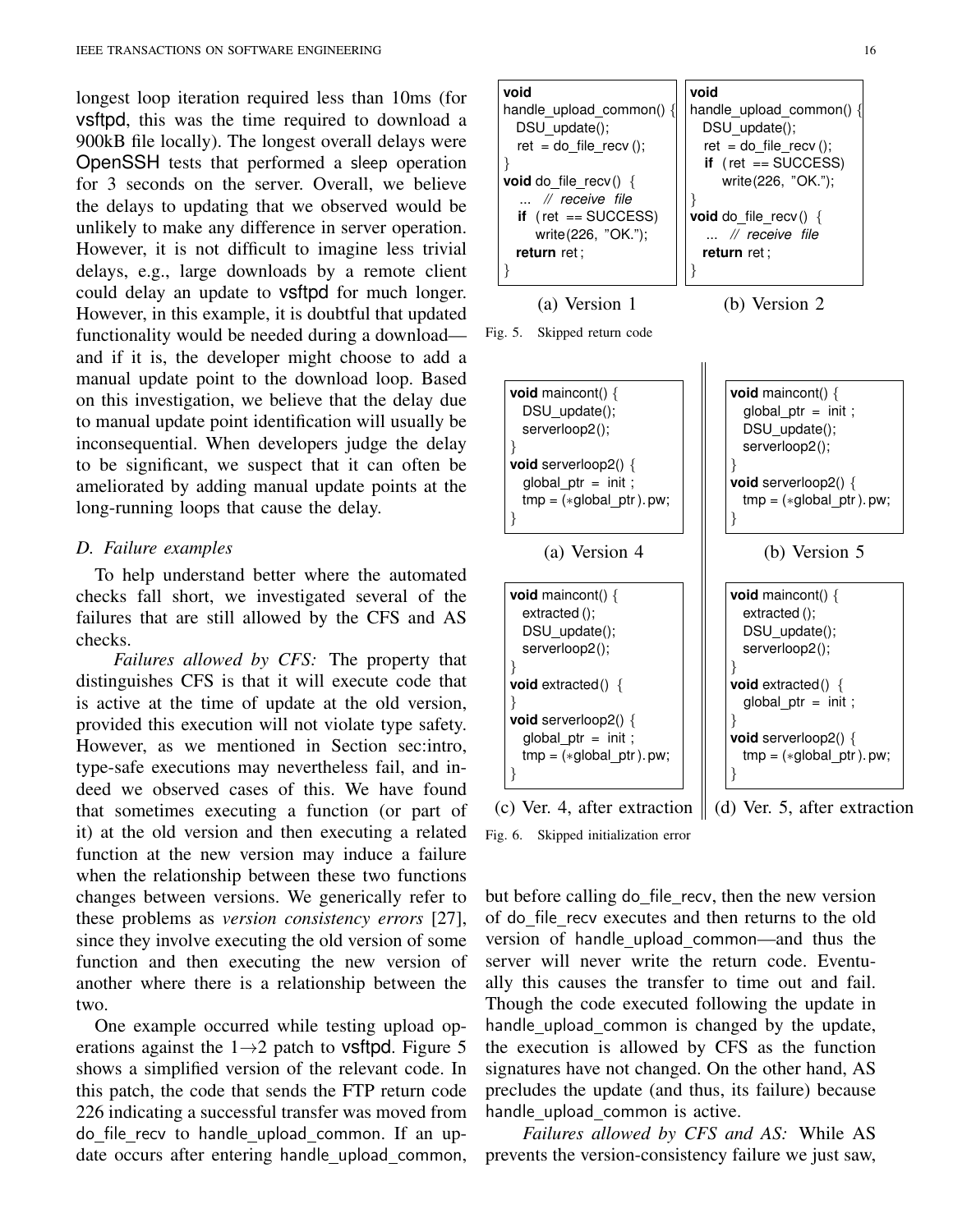it does not prevent such problems entirely. A particularly interesting example occurs in the

4→5 patch of OpenSSH. This example involves a problem that was not present in the original code, but was introduced via a code extraction step that is needed to permit many other, safe updates to occur.

Figures 6(a) and (b) show a highly simplified version of the relevant code for both versions. In version 4, a global pointer is initialized in the serverloop2 function, prior to entry into the command loop.

Version 5 moves this initialization earlier into maincont (a function we added during code extraction), prior to calling serverloop2. (In the actual code, the call to serverloop2 is further down the call chain.)

CFS will always allow this update to be applied, because it involves no type changes, and hence is type-safe. However, if the update indicated in Figure 6(a) is taken, then global ptr will be uninitialized when dereferenced, leading to a crash. On the other hand, AS should prevent this update, because maincont is changed by the update and is active at the update point.

However, recall from Section IV that we extracted the "startup" code in all functions leading up to the command loops in our subject programs. Consider Figures 6(c) and (d), which show the two versions of the program after code extraction. Notice that the initialization of global\_ptr is moved from serverloop2 to extracted. Thus, the update no longer changes maincont, and when the indicated update point is triggered in our experiments, AS actually allows the update. This example illustrates the tension between update availability and safety when applying AS, and cases like these show the fragility of automatic update safety checks.

In general, AS is also unable to prevent any version consistency problems where the old version of code involved is executed to completion and so is no longer on the stack. We observed a set of failures where this occurs in OpenSSH patch  $2\rightarrow3$ . This patch included a change to the format of a packet sent from the server to the client and then later sent back to the server. Version 2 included only a sequence number in the packet, while version 3 adds a count of blocks and packets. This change is manifested through a modification to two functions: mm send keystate and mm get keystate.

If an update occurs after a call to mm\_send\_keystate

but before a call to mm get keystate, then the new version of mm get keystate is invoked and is unable to parse a packet generated by the old code version, causing a test failure.

These update points are allowed by CFS, which determines that the update cannot violate type safety. AS will also allow these failures as this version consistency error can occur at points when neither changed function is on the call stack. Typically, state transformation can be used to ensure that program state is updated to work with new code, but in this case the state of the packet is stored on the client, where it cannot easily be changed when the server is updated.

It is unlikely that an automatic check could effectively avoid failures such as these, since they are quite specific to the application (and, in the general case, the problem is undecidable [14]). On the other hand, the manual effort required to avoid these errors by placing a few update points in the program seems quite manageable.

# VI. LIMITATIONS

Our study found that manual update point identification maximizes update safety and requires the least developer effort while providing sufficient update availability. We now discuss several potential threats to the validity of the study. First, the test suites we used for OpenSSH, vsftpd, and ngIRCd do not exercise all features of the applications, so we may be undercounting how many patches introduce failures into the programs. However, we did endeavor to choose tests that cover the core features of each application, and since we are interested in what the application is doing when it might be updated, we think these tests are representative. For this reason, we did not test cases where the program goes wrong independently of DSU (e.g., error-handling code that only runs prior to shutting the application). As we discussed in Section , our experiments used tests that exercise behavior that persists across the update (although the implementation of that behavior may have changed). This introduces the risk that tests for added/removed/changed behavior might have produced different results. However, defining correct behavior in such cases is not straightforward whereas correctness for our tests was obvious. A related point is that update points within ignore regions are not tested, so failures due to such points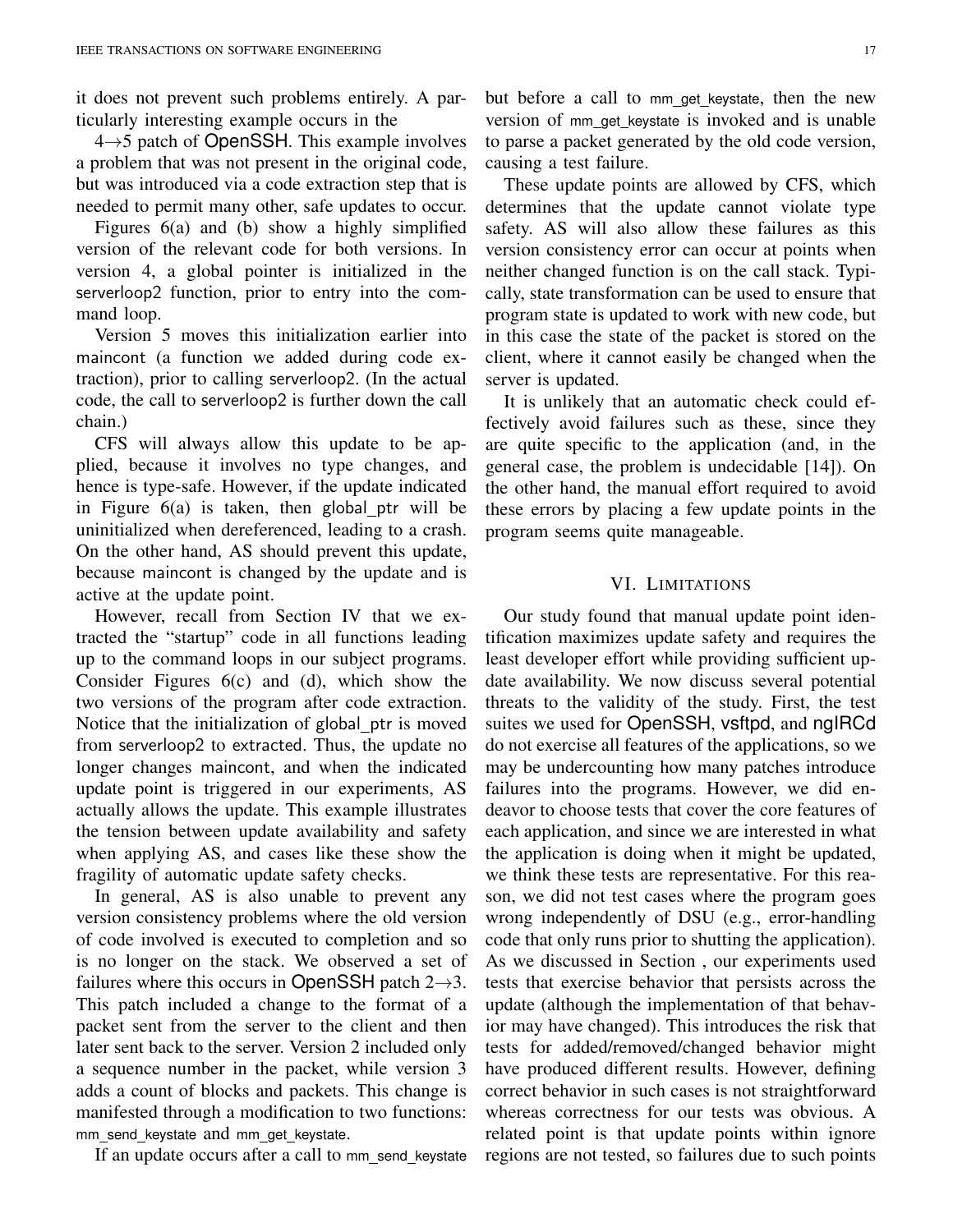may be missed. We have checked for this possibility by minimizing the size and use of these regions and inspecting their effects. This threat could be completely mitigated by continuing to prevent updates within ignore regions after the application is deployed.

Second, our empirical study is limited to three applications and a hand-picked set of updates to them, so the results may not generalize to other applications or updates. This is always a danger with benchmarks. However, we have striven to consider a lengthy streak of updates, and have chosen applications that fit the general mold of single-threaded and/or multi-process server applications written in C. Our results do not directly speak to multithreaded applications, but for these we note that the qualitative case to be made for manual update points is much stronger than for single-threaded applications, since there are many more application states the programmer must be concerned with [26].

Third, our results may be specific to Ginseng, and may not generalize to other updating systems. We think this threat is unlikely, as argued in Section II-D.

Fourth, our evaluation of the relative effort required to use each safety check is qualitative, rather than quantitative. This presents the risk that our effort comparisons may be biased or fail to generalize. However, it is critical to note that the effort for AS and CFS was strictly greater than the effort for Manual identification. Specifically, all three approaches require restructuring the code around the event loops to work well, but AS and CFS often require additional restructuring due to over-conservatism. In addition, AS and CFS require manually reasoning about the correctness of updating at many more points than Manual.

Finally, there is some discretion involved in how a programmer may extract application code, write transformer functions, etc. It is possible that different reasonable choices would produce different results. We believe that our manual modifications to these programs were dictated by the structure of the program and that other developers would have chosen the same modifications.

# VII. RELATED WORK

While there is much prior work in developing DSU systems (much of which is cited and/or described in Section I and in Section II-D), this paper

represents the first empirical study of the effectiveness of DSU controls to timing. Most prior work has focused on evaluating different implementation mechanisms (e.g., based on compilation or binary patching), and relatively little focus has been given to assessing the effectiveness of timing mechanisms, particularly for ensuring that updates are safe.

Some prior work has considered what it means for updates to be correct, and proposed timing restrictions that would ensure correctness. Gupta et al. [14] originally defined the *update validity* problem as showing, for a given program and patch, that after patching the old version its execution would eventually reach a state that could have been reached by executing the new version from scratch. Gupta et al. showed that this problem is in general undecidable, and then proposed a way to calculate a set of functions that must be inactive if the update were to be valid. However, Gupta's check only applies when a patch adds new functionality and programs do not use complex data types and pointers. Stoyle et al. [31] proved that CFS, and a flavor of AS, prevent type incorrect executions, but did not evaluate whether the allowed executions may be behaviorally incorrect, as was done in our study. As described in Section II-D, most practical DSU implementations use the AS check but do not evaluate its efficacy, or do so only cursorily. Some systems, such as DyMOS [22] and POLUS [7], permit fine-grained timing controls, but no means to evaluate their proper use is given. Our study is the first to provide empirical data on the effectiveness of common timing controls in a practical setting.

Our approach to generating update tests is related to Chess [25] and MultithreadedTC [29], which test multi-threaded programs by intelligently enumerating a program's potential thread schedules. At a high level, our technique for test minimization is like partial order reduction in model checking [2], which is used to avoid consideration of distinct program executions that result in the same states. Our minimization algorithm on traces is inspired by Neamtiu et al.'s observation that an update at two program points is equivalent if the activity between those two points is unaffected by the patch [27]. Neamtiu et al. applied this observation to a static analysis for implementing *update transactions* whose execution is version consistent (i.e., consisting of behavior entirely attributable to only one version), while we apply it to test case minimization. Our testing exper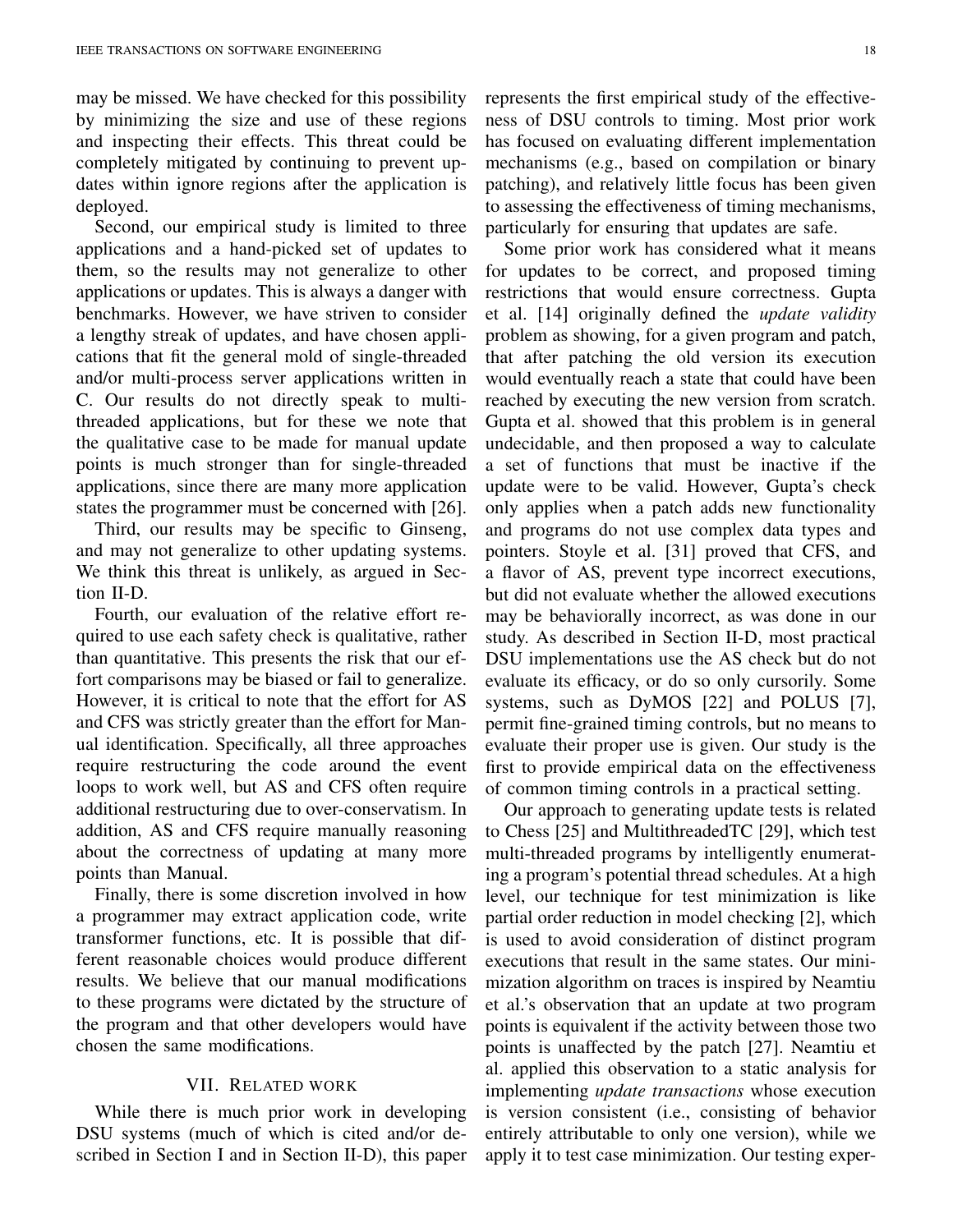iments use developer annotations to identify sources of non-determinism in code and compares program traces to be sure they match. Many other techniques have been proposed to provide deterministic replay including approaches based on libraries [13], [30], [12] and virtual machines [35], [5], [10].

The failure examples in Section V-D represent the first careful analysis of failures allowed by common DSU systems. The notion of version consistency was identified previously [27], but the relative frequency of version consistency errors was never studied empirically. Indeed, many DSU systems make an implicit assumption that version consistency errors are not a problem  $[21]$ ,  $[4]$ ,  $[1]$ ,  $[6]$ .

# VIII. CONCLUSIONS

We have presented an empirical evaluation of means to control the timing of a dynamic update. Such means restrict the application of an update to select program points. We evaluated the effectiveness of three ways in which these points are selected in typical DSU systems: (a) manually, according to a simple design pattern, (b) automatically, such that points do not occur in functions an update changes (referred to as activeness safety), or (c) automatically, such that execution in active code following the update will not access definitions whose type signature has changed (referred to as con-freeness safety). Our evaluation is based on systematically testing long streaks of updates to OpenSSH, vsftpd, and ngIRCd, three substantial, open source server applications. The systematic testing framework we developed is noteworthy in that it evaluates the effect of an update applied at essentially any point during a program's execution despite actually testing only a small fraction of such update points. We tabulated which update points are permitted by which mechanism, and whether tests of updates at these points succeeded or failed. We also assessed the programmer effort involved to use these mechanisms.

We found that all three timing mechanisms eliminated a substantial number of failures, but only the manual approach eliminated all failures. Also, while the automatic approaches allowed many more update points than the manual approach, updates should still happen often enough even in that case. Finally, we found that the programmer effort was highest for the automatic approaches, because programs needed to be refactored slightly to be compatible with them. The manual approach required programmers to identify update points, but this task was relatively easy, compared to the needed refactoring.

Our study suggests several lines of future work. Our study of the failures allowed by the automatic checks could provide a basis for devising a better automated approach. While such an approach is unlikely to be perfect in general, it may be possible for it to be perfect in limited cases, such as for small code changes for the purposes of security fixes [4], [1]. It might also be interesting to consider automating the placement of update points according to the manual pattern we followed; an analysis could be used to assess whether such update points can be reached frequently enough, e.g., applying techniques similar to those used to prove termination via reachability [8].

Acknowledgments This research was supported by the partnership between UMIACS and the Laboratory for Telecommunications Sciences. We would also like to thank Iulian Neamtiu for supporting our use of the Ginseng DSU system.

# **REFERENCES**

- [1] G. Altekar, I. Bagrak, P. Burstein, and A. Schultz. Opus: online patches and updates for security. In *USENIX Security*, 2005.
- [2] R. Alur, R. K. Brayton, T. A. Henzinger, S. Qadeer, and S. K. Rajamani. Partial-order reduction in symbolic state space exploration. In *CAV*, 1997.
- [3] J. Armstrong. *Programming Erlang: Software for a Concurrent World*. The Pragmatic Programmers, LLC, 2007.
- [4] J. Arnold and F. Kaashoek. Ksplice: Automatic rebootless kernel updates. In *Eurosys*, 2009.
- [5] S. Bhansali, W.-K. Chen, S. de Jong, A. Edwards, R. Murray, M. Drinić, D. Mihočka, and J. Chau. Framework for instructionlevel tracing and analysis of program executions. In *VEE*, 2006.
- [6] G. Bracha. Objects as software services. http://bracha.org/ objectsAsSoftwareServices.pdf, Aug. 2006.
- [7] H. Chen, J. Yu, R. Chen, B. Zang, and P.-C. Yew. Polus: A powerful live updating system. In *ICSE*, pages 271–281, 2007.
- [8] B. Cook, A. Podelski, and A. Rybalchenko. Termination proofs for systems code. In *PLDI*, 2006.
- [9] M. Dmitriev. Towards flexible and safe technology for runtime evolution of java language applications. In *Workshop on Engineering Complex OO Systems for Evolution*, 2001.
- [10] G. W. Dunlap, S. T. King, S. Cinar, M. A. Basrai, and P. M. Chen. Revirt: Enabling intrusion analysis through virtualmachine logging and replay. In *OSDI*, 2002.
- [11] Edit and continue. http://msdn2.microsoft.com/en-us/library/ bcew296c.aspx.
- [12] D. Geels, G. Altekar, S. Shenker, and I. Stoica. Replay debugging for distributed applications. In *USENIX*, 2006.